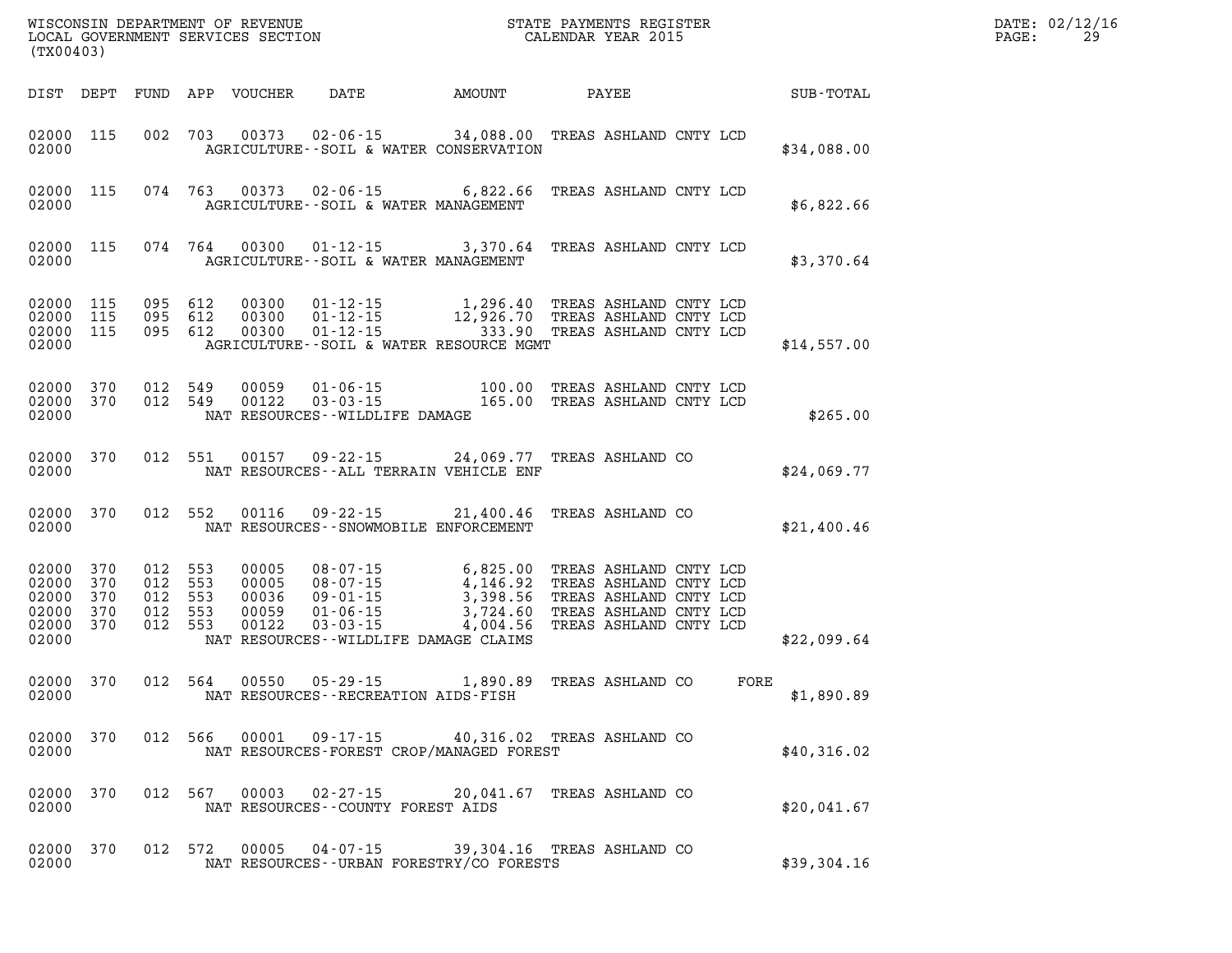| DIST                                                                 | DEPT                                          | FUND                                          | APP                                           | <b>VOUCHER</b>                                              | DATE                                                                                                                       | AMOUNT                                                                                                                | PAYEE                                                                                                                                    | SUB-TOTAL           |
|----------------------------------------------------------------------|-----------------------------------------------|-----------------------------------------------|-----------------------------------------------|-------------------------------------------------------------|----------------------------------------------------------------------------------------------------------------------------|-----------------------------------------------------------------------------------------------------------------------|------------------------------------------------------------------------------------------------------------------------------------------|---------------------|
| 02000<br>02000<br>02000<br>02000<br>02000                            | 370<br>370<br>370<br>370                      | 012<br>012<br>012<br>012                      | 575<br>575<br>575<br>575                      | 00483<br>00507<br>00535<br>01900                            | $09 - 16 - 15$<br>$09 - 21 - 15$<br>$09 - 22 - 15$<br>$02 - 27 - 15$                                                       | 25,675.00<br>24, 191.50<br>25,675.00<br>11,697.13<br>NAT RESOURCES - - SNOWMOBILE TRAIL AIDS                          | TREAS ASHLAND CO<br>TREAS ASHLAND CO<br>TREAS ASHLAND CO<br>TREAS ASHLAND CO                                                             | FORE<br>\$87,238.63 |
| 02000<br>02000                                                       | 370                                           | 012                                           | 576                                           | 00240                                                       | $08 - 20 - 15$                                                                                                             | NAT RESOURCES--ALL-TERRAIN VEHICLE TRAIL                                                                              | 3,845.00 TREAS ASHLAND CO                                                                                                                | \$3,845.00          |
| 02000<br>02000                                                       | 370                                           | 012                                           | 584                                           | 00002                                                       | $09 - 01 - 15$                                                                                                             | 45,780.68<br>NAT RESOURCES - - PMT IN LIEU OF TAXES                                                                   | TREAS ASHLAND CO                                                                                                                         | \$45,780.68         |
| 02000<br>02000                                                       | 370                                           | 012                                           | 678                                           | 01715                                                       | $01 - 29 - 15$                                                                                                             | NAT RESOURCES--INVASIVE AQUATICE SPECIES                                                                              | 4,866.34 TREAS ASHLAND CNTY                                                                                                              | \$4,866.34          |
| 02000<br>02000                                                       | 395                                           | 011                                           | 168                                           | 50002                                                       | TRANSPORTATION--ELDERLY & DISABLED                                                                                         | $06 - 09 - 15$ 68,117.00                                                                                              | COUNTY OF ASHLAND                                                                                                                        | \$68,117.00         |
| 02000<br>02000                                                       | 395                                           | 011                                           | 170                                           | 40440                                                       | $02 - 24 - 15$                                                                                                             | 1,396.74<br>TRANSPORTATION--COUNTY FOREST ROAD AIDS                                                                   | TREAS ASHLAND CO                                                                                                                         | \$1,396.74          |
| 02000<br>02000<br>02000<br>02000<br>02000<br>02000<br>02000<br>02000 | 395<br>395<br>395<br>395<br>395<br>395<br>395 | 011<br>011<br>011<br>011<br>011<br>011<br>011 | 185<br>185<br>185<br>185<br>185<br>185<br>185 | 54591<br>54591<br>60425<br>60425<br>60425<br>63582<br>70020 | $07 - 21 - 15$<br>$07 - 21 - 15$<br>$09 - 21 - 15$<br>$09 - 21 - 15$<br>$09 - 21 - 15$<br>$10 - 22 - 15$<br>$12 - 29 - 15$ | 603.08<br>577.44<br>516.24<br>2,363.48<br>601.36<br>2,106.40<br>510.60<br>TRANSPORTATION - - HIGHWAY SAFETY - FEDERAL | TREAS ASHLAND CO<br>TREAS ASHLAND CO<br>TREAS ASHLAND CO<br>TREAS ASHLAND CO<br>TREAS ASHLAND CO<br>TREAS ASHLAND CO<br>TREAS ASHLAND CO | \$7,278.60          |
| 02000<br>02000<br>02000<br>02000                                     | 395<br>395<br>395                             | 011<br>011<br>011                             | 190<br>190<br>190                             | 36002<br>52002<br>64002                                     | $01 - 05 - 15$<br>$07 - 06 - 15$<br>$10 - 05 - 15$                                                                         | 103,387.44<br>206,774.88<br>103,387.46<br>TRANSPORTATION--GENERAL TRANSP AIDS-GTA                                     | COUNTY OF ASHLAND<br>COUNTY OF ASHLAND<br>COUNTY OF ASHLAND                                                                              | \$413,549.78        |
| 02000<br>02000                                                       | 395                                           | 011                                           | 278                                           | 68861                                                       | $12 - 14 - 15$                                                                                                             | 3,732.80<br>TRANSPORTATION - - LRIP/TRIP/MSIP GRANTS                                                                  | TREAS ASHLAND CO                                                                                                                         | \$3,732.80          |
| 02000<br>02000<br>02000<br>02000<br>02000<br>02000                   | 435<br>435<br>435<br>435<br>435<br>435        | 005<br>005<br>005<br>005<br>005<br>005        | 000<br>000<br>000<br>000<br>000<br>000        | 90511<br>90514<br>90515<br>90517<br>90518<br>90519          | $01 - 01 - 15$<br>$02 - 01 - 15$<br>$03 - 01 - 15$<br>$04 - 01 - 15$<br>$05 - 01 - 15$<br>$06 - 01 - 15$                   | 65,263.00<br>6,632.00<br>55,171.00<br>27,783.00<br>87,914.00<br>30,550.00                                             | ASHLAND CO<br>ASHLAND CO<br>ASHLAND CO<br>ASHLAND CO<br>ASHLAND CO<br>ASHLAND CO                                                         |                     |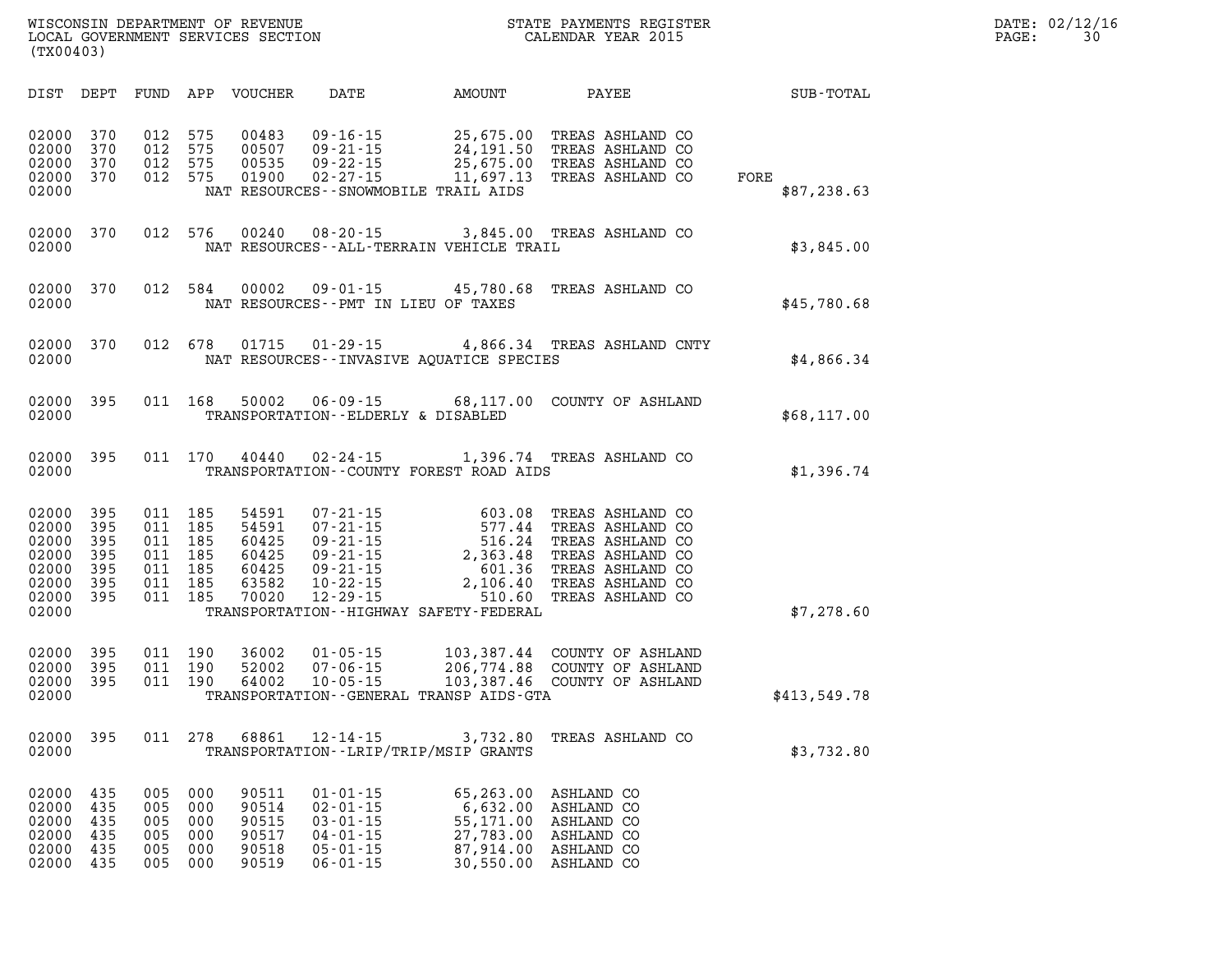| DIST                                                                                                                                                                                      | DEPT                                                                                                                                     | FUND                                                                                                                                     | APP                                                                                                                                      | <b>VOUCHER</b>                                                                                                                                                                   | DATE                                                                                                                                                                                                                                                                                                                                                                 | <b>AMOUNT</b>                                                                                                                                                                                                                                                                                    | PAYEE                                                                                                                                                                                                                                                                                                        |               | SUB-TOTAL                                                                                                                                                                                                                                 |
|-------------------------------------------------------------------------------------------------------------------------------------------------------------------------------------------|------------------------------------------------------------------------------------------------------------------------------------------|------------------------------------------------------------------------------------------------------------------------------------------|------------------------------------------------------------------------------------------------------------------------------------------|----------------------------------------------------------------------------------------------------------------------------------------------------------------------------------|----------------------------------------------------------------------------------------------------------------------------------------------------------------------------------------------------------------------------------------------------------------------------------------------------------------------------------------------------------------------|--------------------------------------------------------------------------------------------------------------------------------------------------------------------------------------------------------------------------------------------------------------------------------------------------|--------------------------------------------------------------------------------------------------------------------------------------------------------------------------------------------------------------------------------------------------------------------------------------------------------------|---------------|-------------------------------------------------------------------------------------------------------------------------------------------------------------------------------------------------------------------------------------------|
| 02000<br>02000<br>02000<br>02000<br>02000<br>02000<br>02000                                                                                                                               | 435<br>435<br>435<br>435<br>435<br>435                                                                                                   | 005<br>005<br>005<br>005<br>005<br>005                                                                                                   | 000<br>000<br>000<br>000<br>000<br>000                                                                                                   | 90600<br>90601<br>90604<br>90607<br>90609<br>90611                                                                                                                               | $07 - 01 - 15$<br>$08 - 01 - 15$<br>$09 - 01 - 15$<br>$10 - 01 - 15$<br>$11 - 02 - 15$<br>$12 - 01 - 15$<br>HEALTH SERVICES--STATE/FED AIDS                                                                                                                                                                                                                          | 20,151.00<br>26,877.00<br>484,581.00<br>133,932.00<br>23,288.00<br>10,351.00                                                                                                                                                                                                                     | ASHLAND CO<br>ASHLAND CO<br>ASHLAND CO<br>ASHLAND CO<br>ASHLAND CO<br>ASHLAND CO                                                                                                                                                                                                                             |               | \$972,493.00                                                                                                                                                                                                                              |
| 02000<br>02000<br>02000<br>02000<br>02000<br>02000<br>02000<br>02000<br>02000<br>02000<br>02000<br>02000<br>02000<br>02000<br>02000<br>02000<br>02000<br>02000<br>02000<br>02000<br>02000 | 437<br>437<br>437<br>437<br>437<br>437<br>437<br>437<br>437<br>437<br>437<br>437<br>437<br>437<br>437<br>437<br>437<br>437<br>437<br>437 | 005<br>005<br>005<br>005<br>005<br>005<br>005<br>005<br>005<br>005<br>005<br>005<br>005<br>005<br>005<br>005<br>005<br>005<br>005<br>005 | 000<br>000<br>000<br>000<br>000<br>000<br>000<br>000<br>000<br>000<br>000<br>000<br>000<br>000<br>000<br>000<br>000<br>000<br>000<br>000 | 00000<br>00000<br>00000<br>00000<br>00000<br>00000<br>00000<br>00000<br>00000<br>00000<br>00000<br>00000<br>00000<br>00000<br>00000<br>00000<br>00000<br>00000<br>00000<br>00000 | $01 - 05 - 15$<br>$01 - 13 - 15$<br>$01 - 30 - 15$<br>$02 - 05 - 15$<br>$03 - 05 - 15$<br>$04 - 06 - 15$<br>$04 - 07 - 15$<br>$04 - 17 - 15$<br>$04 - 30 - 15$<br>$05 - 05 - 15$<br>$06 - 03 - 15$<br>$06 - 05 - 15$<br>$06 - 26 - 15$<br>$07 - 06 - 15$<br>$07 - 30 - 15$<br>$08 - 05 - 15$<br>$08 - 21 - 15$<br>$09 - 08 - 15$<br>$09 - 14 - 15$<br>$10 - 05 - 15$ | 11,128.21<br>573.58<br>89,386.91<br>9,835.72<br>55,644.94<br>36,907.21<br>18,027.78<br>9,705.50<br>85,890.52<br>8,107.17<br>36,534.96<br>8,999.34<br>6,058.02<br>12,104.98<br>111,469.94<br>32,377.48<br>375.00<br>8,758.59<br>253,189.00<br>5,767.65<br>CHILDREN & FAMILIES--STATE/FEDERAL AIDS | ASHLAND<br>ASHLAND<br>ASHLAND CHILD SUPPORT<br>ASHLAND<br>ASHLAND<br>ASHLAND<br>ASHLAND CHILD SUPPORT<br>ASHLAND<br>ASHLAND CHILD SUPPORT<br>ASHLAND<br>ASHLAND<br><b>ASHLAND</b><br>ASHLAND<br>ASHLAND<br>ASHLAND CHILD SUPPORT<br>ASHLAND<br>ASHLAND CHILD SUPPORT<br><b>ASHLAND</b><br>ASHLAND<br>ASHLAND | CHILD SUPPORT | $\star$<br>$\star$<br>$\star$<br>$\star$<br>$\star$<br>$\star$<br>$^\star$<br>$\star$<br>$\star$<br>$\star$<br>$\star$<br>$\star$<br>$\star$<br>$\star$<br>$\star$<br>$\star$<br>$\star$<br>$\star$<br>$\star$<br>$\star$<br>\$800,842.50 |
| 02000<br>02000                                                                                                                                                                            | 455                                                                                                                                      | 002                                                                                                                                      | 221                                                                                                                                      | 14                                                                                                                                                                               | $07 - 21 - 15$                                                                                                                                                                                                                                                                                                                                                       | 910.00<br>JUSTICE -- LAW ENFORCEMENT SERVICES AID                                                                                                                                                                                                                                                | TREAS ASHLAND CNTY                                                                                                                                                                                                                                                                                           |               | \$910.00                                                                                                                                                                                                                                  |
| 02000<br>02000                                                                                                                                                                            | 455                                                                                                                                      | 002                                                                                                                                      | 263                                                                                                                                      | 03667                                                                                                                                                                            | $01 - 15 - 15$<br>JUSTICE - - TRIBAL LAW ENFORCEMENT                                                                                                                                                                                                                                                                                                                 | 49,755.00                                                                                                                                                                                                                                                                                        | TREAS ASHLAND CO                                                                                                                                                                                                                                                                                             |               | \$49,755.00                                                                                                                                                                                                                               |
| 02000<br>02000<br>02000<br>02000                                                                                                                                                          | 455<br>455<br>455                                                                                                                        | 002<br>002<br>002                                                                                                                        | 279<br>279<br>279                                                                                                                        | 00577<br>04463<br>05605                                                                                                                                                          | $08 - 20 - 15$<br>$02 - 18 - 15$<br>$04 - 15 - 15$                                                                                                                                                                                                                                                                                                                   | 52,526.89<br>91,682.54<br>30,061.98<br>JUSTICE - - TREAT ALTERN TO DETENTION - GRANT                                                                                                                                                                                                             | TREAS ASHLAND CO<br>TREAS ASHLAND CO<br>TREAS ASHLAND CO                                                                                                                                                                                                                                                     |               | \$174,271.41                                                                                                                                                                                                                              |
| 02000<br>02000                                                                                                                                                                            | 455                                                                                                                                      | 002                                                                                                                                      | 532                                                                                                                                      | 12                                                                                                                                                                               | $07 - 27 - 15$                                                                                                                                                                                                                                                                                                                                                       | 17,314.19<br>JUSTICE--VICTIM/WITNESS ASSISTANCE SERV                                                                                                                                                                                                                                             | TREAS ASHLAND CO                                                                                                                                                                                                                                                                                             |               | \$17,314.19                                                                                                                                                                                                                               |
| 02000<br>02000                                                                                                                                                                            | 455                                                                                                                                      | 002                                                                                                                                      | 539                                                                                                                                      | 03                                                                                                                                                                               | $03 - 09 - 15$<br>JUSTICE - - VICTIM/WITNESS SERVICES                                                                                                                                                                                                                                                                                                                | 15,883.69                                                                                                                                                                                                                                                                                        | TREAS ASHLAND CO                                                                                                                                                                                                                                                                                             |               | \$15,883.69                                                                                                                                                                                                                               |

**02000 455 002 543 00042 07-13-15 887.81 TREAS ASHLAND CO**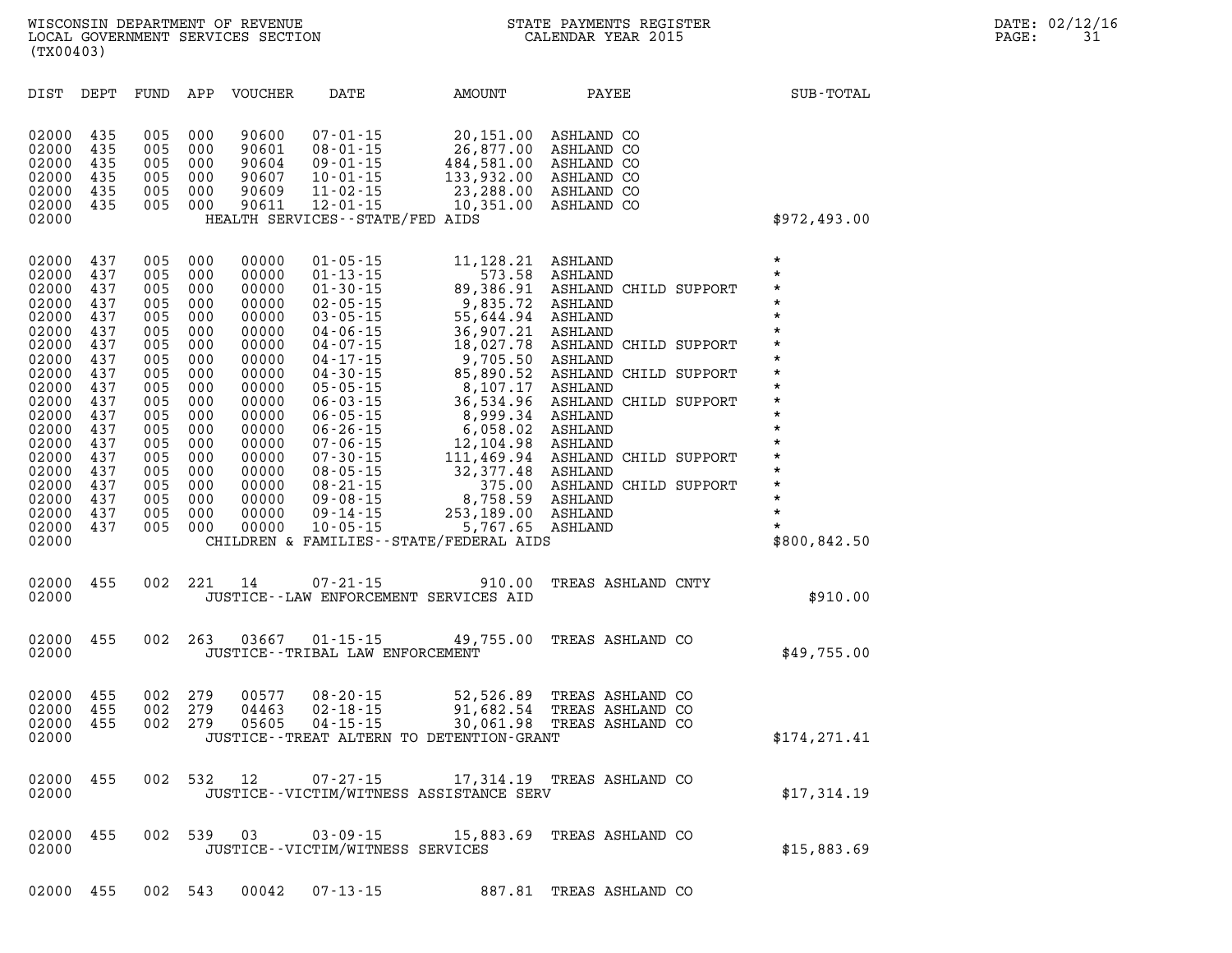| (TX00403)                                                                                                                           |                                                                                                |                                                                                                                                    |                                 |                                                                                                                            | WISCONSIN DEPARTMENT OF REVENUE<br>LOCAL GOVERNMENT SERVICES SECTION FOR THE STATE PAYMENTS REGISTER<br>LOCAL GOVERNMENT SERVICES SECTION                                                                                                                                                                                                                                                                                                                          |                                                                                               |                                                                                                                                                                                                                                                                  |             | DATE: 02/12/16<br>$\mathtt{PAGE}$ :<br>32 |  |
|-------------------------------------------------------------------------------------------------------------------------------------|------------------------------------------------------------------------------------------------|------------------------------------------------------------------------------------------------------------------------------------|---------------------------------|----------------------------------------------------------------------------------------------------------------------------|--------------------------------------------------------------------------------------------------------------------------------------------------------------------------------------------------------------------------------------------------------------------------------------------------------------------------------------------------------------------------------------------------------------------------------------------------------------------|-----------------------------------------------------------------------------------------------|------------------------------------------------------------------------------------------------------------------------------------------------------------------------------------------------------------------------------------------------------------------|-------------|-------------------------------------------|--|
|                                                                                                                                     |                                                                                                |                                                                                                                                    |                                 |                                                                                                                            | DIST DEPT FUND APP VOUCHER DATE AMOUNT PAYEE                                                                                                                                                                                                                                                                                                                                                                                                                       |                                                                                               |                                                                                                                                                                                                                                                                  | SUB-TOTAL   |                                           |  |
| 02000                                                                                                                               | 02000 455                                                                                      |                                                                                                                                    |                                 |                                                                                                                            | 002 543 05980 05-06-15 608.96 TREAS ASHLAND CO<br>JUSTICE -- CHILD ABUSE PROGRAM GRANTS                                                                                                                                                                                                                                                                                                                                                                            |                                                                                               |                                                                                                                                                                                                                                                                  | \$1,496.77  |                                           |  |
| 02000                                                                                                                               |                                                                                                |                                                                                                                                    |                                 |                                                                                                                            | 02000 465 002 337 01319 06-24-15 2,816.50 TREAS ASHLAND CO<br>MILITARY AFFAIRS-EMERGENCY MGMT PLANNING                                                                                                                                                                                                                                                                                                                                                             |                                                                                               |                                                                                                                                                                                                                                                                  | \$2,816.50  |                                           |  |
| 02000                                                                                                                               | 02000 465<br>02000 465                                                                         | 002 342<br>002 342                                                                                                                 |                                 |                                                                                                                            | MILITARY AFFAIRS-EMERGENCY MGMT-FED FUND                                                                                                                                                                                                                                                                                                                                                                                                                           |                                                                                               |                                                                                                                                                                                                                                                                  | \$34,121.32 |                                           |  |
| 02000                                                                                                                               |                                                                                                |                                                                                                                                    |                                 |                                                                                                                            | 02000 465 072 364 00966 01-20-15 2,882.00 TREAS ASHLAND CO<br>MILITARY AFFAIRS-EMER MGMT-PLANNING AID                                                                                                                                                                                                                                                                                                                                                              |                                                                                               |                                                                                                                                                                                                                                                                  | \$2,882.00  |                                           |  |
| 02000                                                                                                                               |                                                                                                |                                                                                                                                    |                                 |                                                                                                                            | 02000 485 002 127 06003 06-12-15 850.00 TREAS ASHLAND CO<br>VETERANS AFFAIRS GRANTS                                                                                                                                                                                                                                                                                                                                                                                |                                                                                               |                                                                                                                                                                                                                                                                  | \$850.00    |                                           |  |
| 02000                                                                                                                               |                                                                                                |                                                                                                                                    |                                 |                                                                                                                            | 02000 485 082 267 06003 06-12-15 3,825.00 TREAS ASHLAND CO<br>VETERANS AFFAIRS - - GRANTS TO COUNTIES                                                                                                                                                                                                                                                                                                                                                              |                                                                                               |                                                                                                                                                                                                                                                                  | \$3,825.00  |                                           |  |
| 02000                                                                                                                               |                                                                                                |                                                                                                                                    |                                 |                                                                                                                            | 02000 485 082 280 02983 01-02-15 610.20 TREAS ASHLAND CO 02000<br>VETERANS AFFAIRS - - GRANTS                                                                                                                                                                                                                                                                                                                                                                      |                                                                                               |                                                                                                                                                                                                                                                                  | \$610.20    |                                           |  |
| 02000                                                                                                                               |                                                                                                |                                                                                                                                    |                                 |                                                                                                                            | 02000 485 083 370 06003 06-12-15 3,825.00 TREAS ASHLAND CO<br>VETERANS AFFAIRS - - GRANTS TO COUNTIES                                                                                                                                                                                                                                                                                                                                                              |                                                                                               |                                                                                                                                                                                                                                                                  | \$3,825.00  |                                           |  |
| 02000<br>02000<br>02000<br>02000<br>02000<br>02000<br>02000<br>02000<br>02000<br>02000<br>02000<br>02000<br>02000<br>02000<br>02000 | 505<br>505<br>505<br>505<br>505<br>505<br>505<br>505<br>505<br>505<br>505<br>505<br>505<br>505 | 002 155<br>002 155<br>002 155<br>002 155<br>002 155<br>002 155<br>002 155<br>002 155<br>002 155<br>002<br>002<br>002<br>002<br>002 | 155<br>155<br>155<br>155<br>155 | 60070<br>60114<br>60144<br>60432<br>60432<br>60498<br>60498<br>60604<br>60604<br>60674<br>60674<br>60751<br>60751<br>60835 | $\begin{array}{llllll} 08\texttt{-}26\texttt{-}15 & 3,035.00 \\ 09\texttt{-}10\texttt{-}15 & 2,730.00 \\ 09\texttt{-}24\texttt{-}15 & 1,110.00 \\ 01\texttt{-}26\texttt{-}15 & 3,436.00 \\ 02\texttt{-}11\texttt{-}15 & 1,303.00 \\ 03\texttt{-}25\texttt{-}15 & 287.00 \\ 03\texttt{-}25\texttt{-}15 & 1,170.00 \\ \end{array}$<br>$04 - 24 - 15$<br>$04 - 24 - 15$<br>$05 - 22 - 15$<br>$05 - 22 - 15$<br>$06 - 24 - 15$<br>DOA-HOUSING ASSISTANCE-FEDERAL FUNDS | 3,035.00 TREAS ASHLAND CO<br>1,170.00<br>225.00<br>1,214.00<br>1,057.00<br>673.00<br>4,567.00 | TREAS ASHLAND CO<br>TREAS ASHLAND CO<br>TREAS ASHLAND CO<br>TREAS ASHLAND CO<br>TREAS ASHLAND CO<br>TREAS ASHLAND CO<br>TREAS ASHLAND CO<br>TREAS ASHLAND CO<br>TREAS ASHLAND CO<br>TREAS ASHLAND CO<br>TREAS ASHLAND CO<br>TREAS ASHLAND CO<br>TREAS ASHLAND CO | \$21,361.00 |                                           |  |
| 02000<br>02000<br>02000                                                                                                             | 505<br>505<br>505                                                                              | 035<br>035<br>035 371                                                                                                              | 371<br>371                      | 60070<br>60070<br>60114                                                                                                    | $08 - 26 - 15$<br>$08 - 26 - 15$<br>$09 - 10 - 15$                                                                                                                                                                                                                                                                                                                                                                                                                 | 67.00<br>78.00<br>120.00                                                                      | TREAS ASHLAND CO<br>TREAS ASHLAND CO<br>TREAS ASHLAND CO                                                                                                                                                                                                         |             |                                           |  |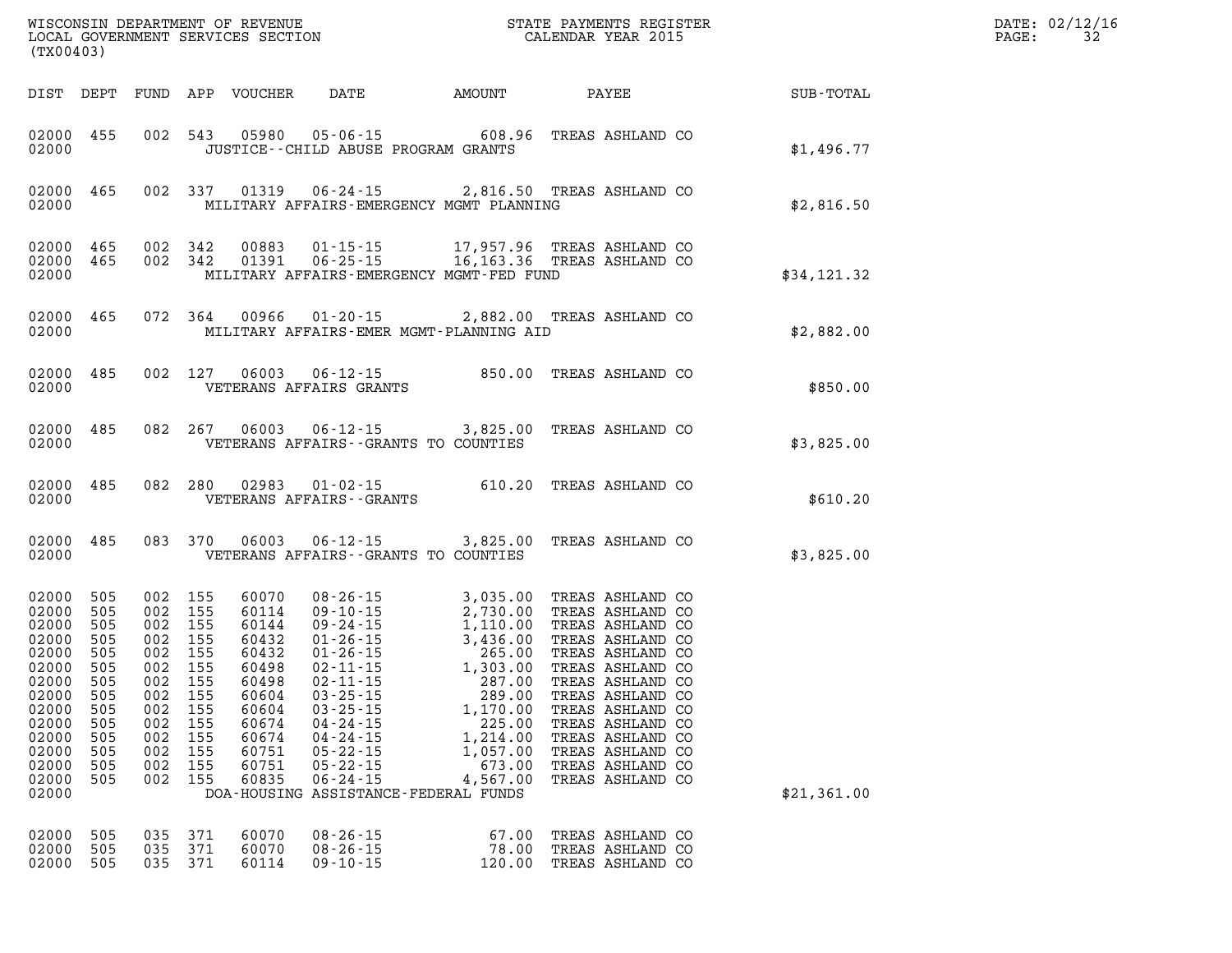| DIST<br>DEPT                                                                                                                                                                                                                                                                          | FUND<br>APP                                                                                                                                                                                                                                | VOUCHER                                                                                                                                                                            | DATE                                                                                                                                                                                                                                                                                                           | AMOUNT                                                                                                                                                                                                             | PAYEE                                                                                                                                                                                                                                                                                                                                            | SUB-TOTAL      |
|---------------------------------------------------------------------------------------------------------------------------------------------------------------------------------------------------------------------------------------------------------------------------------------|--------------------------------------------------------------------------------------------------------------------------------------------------------------------------------------------------------------------------------------------|------------------------------------------------------------------------------------------------------------------------------------------------------------------------------------|----------------------------------------------------------------------------------------------------------------------------------------------------------------------------------------------------------------------------------------------------------------------------------------------------------------|--------------------------------------------------------------------------------------------------------------------------------------------------------------------------------------------------------------------|--------------------------------------------------------------------------------------------------------------------------------------------------------------------------------------------------------------------------------------------------------------------------------------------------------------------------------------------------|----------------|
| 02000<br>505<br>505<br>02000<br>02000<br>505<br>02000<br>505<br>02000<br>505<br>02000<br>505<br>02000<br>505<br>02000<br>505<br>02000<br>505<br>505<br>02000<br>02000<br>505<br>02000<br>505<br>02000<br>505<br>02000<br>505<br>02000<br>505<br>02000<br>505<br>02000<br>505<br>02000 | 035<br>371<br>035<br>371<br>035<br>371<br>371<br>035<br>035<br>371<br>035<br>371<br>035<br>371<br>371<br>035<br>371<br>035<br>371<br>035<br>035<br>371<br>371<br>035<br>371<br>035<br>371<br>035<br>371<br>035<br>035<br>371<br>371<br>035 | 60144<br>60432<br>60432<br>60432<br>60498<br>60498<br>60604<br>60604<br>60604<br>60674<br>60674<br>60674<br>60751<br>60751<br>60835<br>60835<br>60835<br>DOA--PUBLIC BENEFITS FUND | $09 - 24 - 15$<br>$01 - 26 - 15$<br>$01 - 26 - 15$<br>$01 - 26 - 15$<br>$02 - 11 - 15$<br>$02 - 11 - 15$<br>$03 - 25 - 15$<br>$03 - 25 - 15$<br>$03 - 25 - 15$<br>$04 - 24 - 15$<br>$04 - 24 - 15$<br>$04 - 24 - 15$<br>$05 - 22 - 15$<br>$05 - 22 - 15$<br>$06 - 24 - 15$<br>$06 - 24 - 15$<br>$06 - 24 - 15$ | 1,512.00<br>33.00<br>1,683.00<br>1,278.00<br>805.00<br>894.00<br>1,014.00<br>$\begin{array}{r} 1,014 \ 1,006 \ 985.00 \ 647.00 \ 1,229.00 \ 365.00 \ 1,046.00 \ 329.00 \end{array}$<br>87.00<br>1,210.00<br>205.00 | TREAS ASHLAND CO<br>TREAS ASHLAND CO<br>TREAS ASHLAND CO<br>TREAS ASHLAND CO<br>TREAS ASHLAND CO<br>TREAS ASHLAND CO<br>TREAS ASHLAND CO<br>TREAS ASHLAND CO<br>TREAS ASHLAND CO<br>TREAS ASHLAND CO<br>TREAS ASHLAND CO<br>TREAS ASHLAND CO<br>TREAS ASHLAND CO<br>TREAS ASHLAND CO<br>TREAS ASHLAND CO<br>TREAS ASHLAND CO<br>TREAS ASHLAND CO | \$13,645.00    |
| 02000<br>505<br>02000<br>505<br>02000                                                                                                                                                                                                                                                 | 089<br>166<br>166<br>089                                                                                                                                                                                                                   | 04898<br>07557<br>DOA--LAND INFORMATION FUND                                                                                                                                       | $01 - 21 - 15$<br>$04 - 20 - 15$                                                                                                                                                                                                                                                                               |                                                                                                                                                                                                                    | 1,000.00 TREAS ASHLAND CO<br>76,832.00 TREAS ASHLAND CO                                                                                                                                                                                                                                                                                          | \$77,832.00    |
| 835<br>02000<br>02000                                                                                                                                                                                                                                                                 | 002<br>105                                                                                                                                                                                                                                 | 42936<br>REVENUE - - STATE SHARED REVENUES                                                                                                                                         | $07 - 27 - 15$                                                                                                                                                                                                                                                                                                 |                                                                                                                                                                                                                    | 151,420.17 TREAS ASHLAND CO                                                                                                                                                                                                                                                                                                                      | \$151,420.17   |
| 835<br>02000<br>02000                                                                                                                                                                                                                                                                 | 002<br>109                                                                                                                                                                                                                                 | 01002<br>REVENUE--EXEMPT COMPUTER AID                                                                                                                                              | $07 - 27 - 15$                                                                                                                                                                                                                                                                                                 |                                                                                                                                                                                                                    | 13,442.00 TREAS ASHLAND CO                                                                                                                                                                                                                                                                                                                       | \$13,442.00    |
| 02000<br>835<br>02000<br>835<br>02000                                                                                                                                                                                                                                                 | 002<br>302<br>302<br>002                                                                                                                                                                                                                   | 10002<br>11002<br>REVENUE-FIRST DOLLAR/SCHOOL LEVY CREDITS                                                                                                                         | $07 - 27 - 15$<br>$07 - 27 - 15$                                                                                                                                                                                                                                                                               |                                                                                                                                                                                                                    | 1,762,082.56 TREAS ASHLAND CO<br>514,704.50 TREAS ASHLAND CO                                                                                                                                                                                                                                                                                     | \$2,276,787.06 |
| 835<br>02000<br>02000                                                                                                                                                                                                                                                                 | 021<br>363                                                                                                                                                                                                                                 | 37141<br>REVENUE--LOTTERY CREDIT -                                                                                                                                                 | $03 - 23 - 15$                                                                                                                                                                                                                                                                                                 |                                                                                                                                                                                                                    | 399,148.32 TREAS ASHLAND CO                                                                                                                                                                                                                                                                                                                      | \$399,148.32   |
| 02000                                                                                                                                                                                                                                                                                 |                                                                                                                                                                                                                                            | DISTRICT TOTAL APPROPRIATIONS                                                                                                                                                      |                                                                                                                                                                                                                                                                                                                |                                                                                                                                                                                                                    |                                                                                                                                                                                                                                                                                                                                                  | \$5,899,563.61 |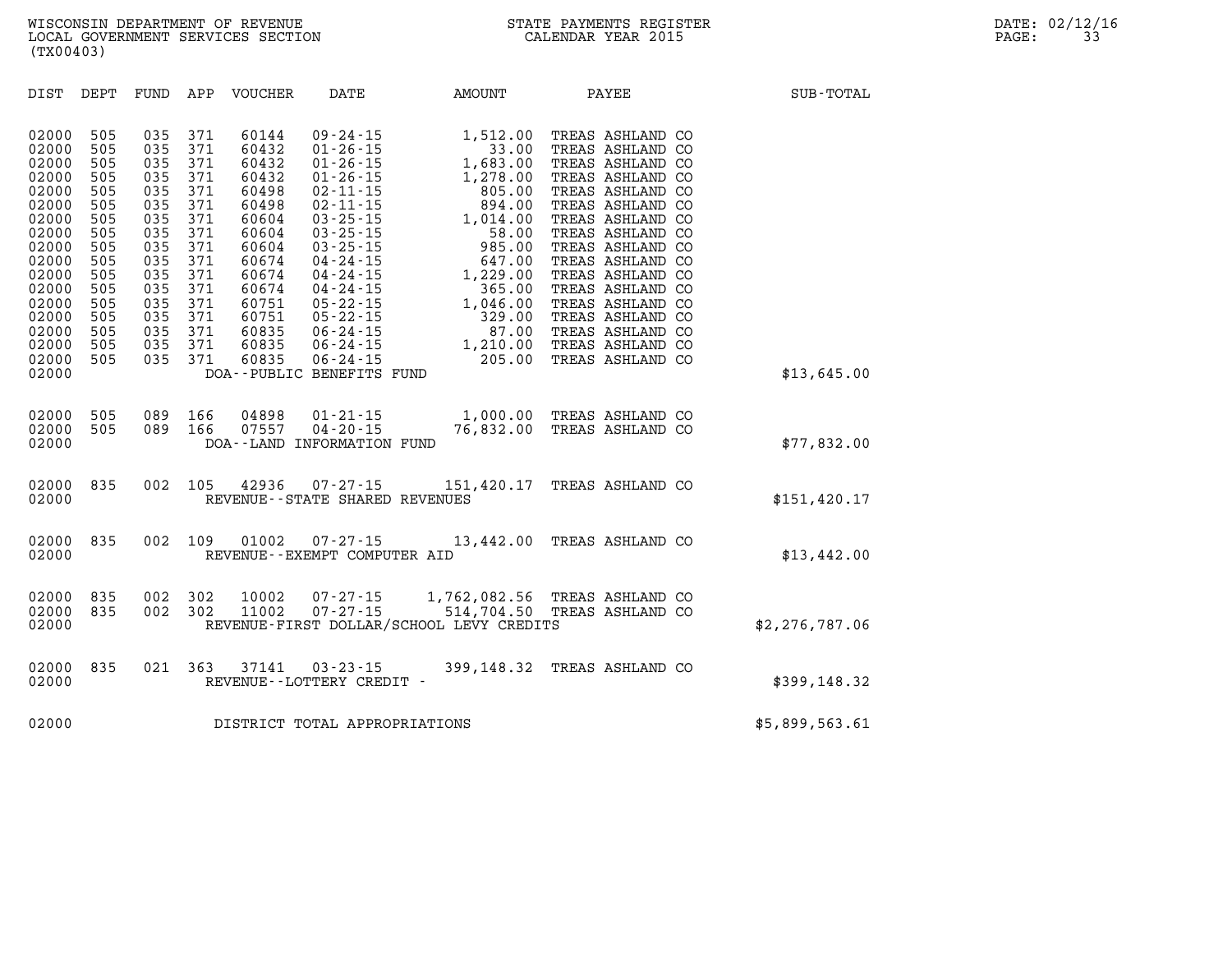| (TX00403)                                |                           |         |                               | WISCONSIN DEPARTMENT OF REVENUE<br>LOCAL GOVERNMENT SERVICES SECTION |                                                        |                                                                | STATE PAYMENTS REGISTER<br>CALENDAR YEAR 2015                                                                                                                                        |              | DATE: 02/12/16<br>34<br>PAGE: |
|------------------------------------------|---------------------------|---------|-------------------------------|----------------------------------------------------------------------|--------------------------------------------------------|----------------------------------------------------------------|--------------------------------------------------------------------------------------------------------------------------------------------------------------------------------------|--------------|-------------------------------|
|                                          |                           |         |                               | DIST DEPT FUND APP VOUCHER                                           | DATE                                                   | AMOUNT                                                         | PAYEE                                                                                                                                                                                | SUB-TOTAL    |                               |
| 02002 165<br>02002                       |                           |         | 002 225                       |                                                                      |                                                        | 00020 06-25-15 968.76<br>SAFETY/PROF SERV--FIRE INSURANCE DUES | TREAS TN AGENDA                                                                                                                                                                      | \$968.76     |                               |
| 02002                                    | 02002 370                 |         |                               | 000 001 01DNR                                                        | 04 - 09 - 15                                           | NAT RESOURCES-SEVERANCE/YIELD/WITHDRAWAL                       | 2,158.96 TREAS TOWN AGENDA                                                                                                                                                           | \$2,158.96   |                               |
| 02002                                    | 02002 370                 |         |                               | 002 503 17281                                                        |                                                        | NAT RESOURCES--AIDS IN LIEU OF TAXES                           | 01-12-15 4,701.51 TREAS TN AGENDA<br>688.47 TOWN SHARE                                                                                                                               | \$4,701.51   |                               |
| 02002 370<br>02002 370<br>02002          |                           |         | 012 571<br>012 571            |                                                                      |                                                        | NAT RESOURCES - - FOREST CROP/MFL/CO FOREST                    |                                                                                                                                                                                      | \$6,385.74   |                               |
| 02002 370<br>02002<br>02002 370<br>02002 | 370                       | 012 579 | 012 579<br>012 579            | 19967                                                                |                                                        | $04 - 03 - 15$ 60.00<br>NAT RESOURCES -- AIDS IN LIEU OF TAXES | 19967  04-03-15  3,767.96  TREAS TN AGENDA<br>19967  04-03-15  4,929.94  TREAS TN AGENDA<br>TREAS TN AGENDA                                                                          | \$8,757.90   |                               |
| 02002                                    | 02002 370                 |         | 074 670                       |                                                                      | NAT RESOURCES - - RU RECYCLING GRANT                   |                                                                | 42253 05-29-15 2, 225.18 TREAS TN AGENDA                                                                                                                                             | \$2,225.18   |                               |
| 02002<br>02002 395<br>02002<br>02002     | 395<br>- 395<br>02002 395 | 011 191 | 011 191<br>011 191<br>011 191 |                                                                      |                                                        | TRANSPORTATION - - GENERAL TRANSP AIDS - GTA                   | 38020  01-05-15  35,859.57  TOWN OF AGENDA<br>46020  04-06-15  35,859.57  TOWN OF AGENDA<br>54020  07-06-15  35,859.57  TOWN OF AGENDA<br>66020  10-05-15  35,859.57  TOWN OF AGENDA | \$143,438.28 |                               |
| 02002 835<br>02002                       |                           |         | 002 105                       |                                                                      | 42920 07-27-15<br>REVENUE - - STATE SHARED REVENUES    |                                                                | 4,342.97 TREAS TN AGENDA                                                                                                                                                             | \$4,342.97   |                               |
| 02002 835<br>02002                       |                           |         |                               |                                                                      | 002 109 02020 07-27-15<br>REVENUE--EXEMPT COMPUTER AID |                                                                | 5.00 TREAS TN AGENDA                                                                                                                                                                 | \$5.00       |                               |
| 02002                                    |                           |         |                               |                                                                      | DISTRICT TOTAL APPROPRIATIONS                          |                                                                |                                                                                                                                                                                      | \$172,984.30 |                               |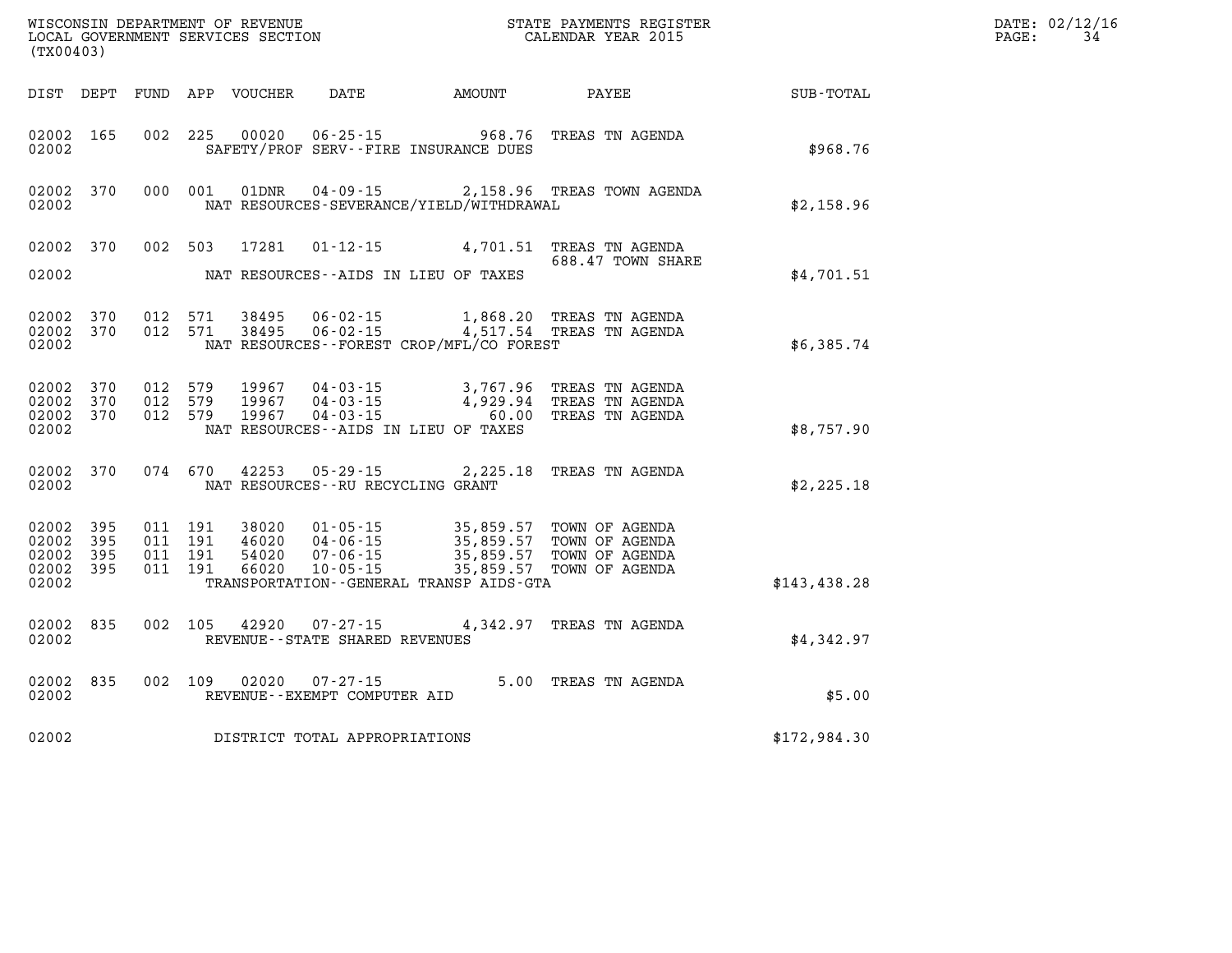| (TX00403)                                 |                          |                          |                          | WISCONSIN DEPARTMENT OF REVENUE<br>LOCAL GOVERNMENT SERVICES SECTION |                                                                |                                                    | STATE PAYMENTS REGISTER<br>CALENDAR YEAR 2015                                                                    |              |
|-------------------------------------------|--------------------------|--------------------------|--------------------------|----------------------------------------------------------------------|----------------------------------------------------------------|----------------------------------------------------|------------------------------------------------------------------------------------------------------------------|--------------|
| DIST                                      | DEPT                     | FUND                     | APP                      |                                                                      |                                                                | VOUCHER DATE AMOUNT                                | <b>PAYEE</b>                                                                                                     | SUB-TOTAL    |
| 02004<br>02004                            | 165                      | 002                      | 225                      | 00021                                                                |                                                                | SAFETY/PROF SERV--FIRE INSURANCE DUES              | 06-25-15 1,006.07 TREAS TN ASHLAND                                                                               | \$1,006.07   |
| 02004<br>02004                            | 370                      | 012                      | 571                      | 38496                                                                |                                                                | NAT RESOURCES - - FOREST CROP/MFL/CO FOREST        | 06-02-15 817.39 TREAS TN ASHLAND                                                                                 | \$817.39     |
| 02004<br>02004                            | 395                      | 011                      | 174                      | 40275                                                                | TRANSPORTATION -- FLOOD DAMAGE AID                             | $02 - 23 - 15$ 4, 115.97                           | TREAS TN ASHLAND                                                                                                 | \$4, 115.97  |
| 02004<br>02004<br>02004<br>02004<br>02004 | 395<br>395<br>395<br>395 | 011<br>011<br>011<br>011 | 191<br>191<br>191<br>191 | 38021<br>46021<br>54021<br>66021                                     | $01 - 05 - 15$<br>$04 - 06 - 15$<br>$07 - 06 - 15$<br>10-05-15 | TRANSPORTATION--GENERAL TRANSP AIDS-GTA            | 29,732.50 TOWN OF ASHLAND<br>29,732.50 TOWN OF ASHLAND<br>29,732.50 TOWN OF ASHLAND<br>29,732.52 TOWN OF ASHLAND | \$118,930.02 |
| 02004<br>02004<br>02004                   | 465<br>465               | 002<br>002               | 305<br>305               | 00261<br>01099                                                       | $09 - 29 - 15$<br>$06 - 18 - 15$                               | 446.48<br>MILITARY AFFAIRS-EMER MGMT-DISASTER RECO | TREAS TN ASHLAND<br>400.39 TREAS TN ASHLAND                                                                      | \$846.87     |
| 02004<br>02004<br>02004                   | 465<br>465               | 002<br>002               | 342<br>342               | 00261<br>01099                                                       | $09 - 29 - 15$                                                 | MILITARY AFFAIRS-EMERGENCY MGMT-FED FUND           | 2,678.80 TREAS TN ASHLAND<br>06-18-15 2,402.36 TREAS TN ASHLAND                                                  | \$5,081.16   |
| 02004<br>02004                            | 835                      | 002                      | 105                      | 42921                                                                | $07 - 27 - 15$<br>REVENUE - - STATE SHARED REVENUES            | 10,024.22                                          | TREAS TN ASHLAND                                                                                                 | \$10,024.22  |
| 02004<br>02004                            | 835                      | 002                      | 109                      | 02021                                                                | $07 - 27 - 15$<br>REVENUE--EXEMPT COMPUTER AID                 |                                                    | 3.00 TREAS TN ASHLAND                                                                                            | \$3.00       |
| 02004                                     |                          |                          |                          |                                                                      | DISTRICT TOTAL APPROPRIATIONS                                  |                                                    |                                                                                                                  | \$140,824.70 |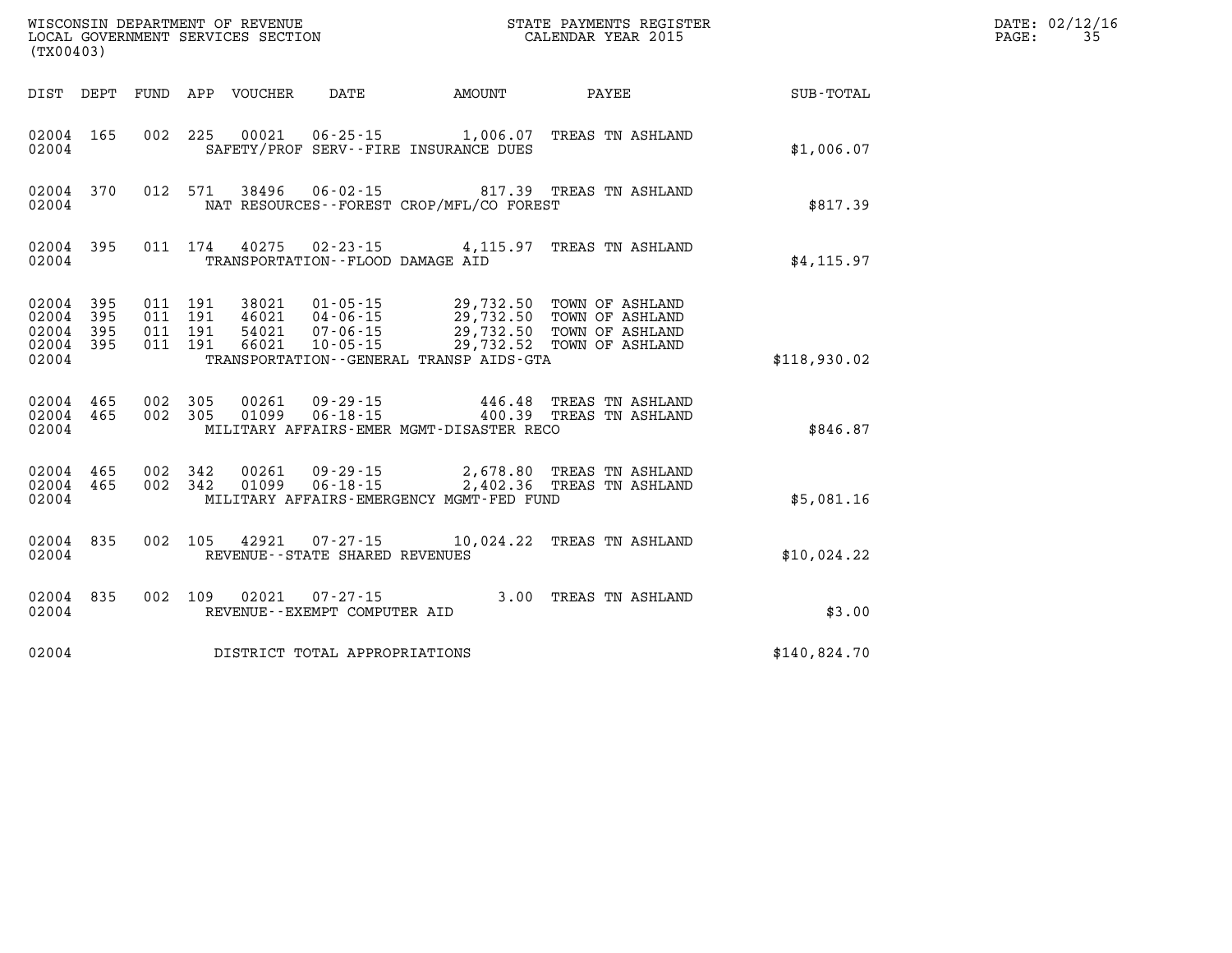| (TX00403)                                             |           |                               |         | WISCONSIN DEPARTMENT OF REVENUE<br>LOCAL GOVERNMENT SERVICES SECTION |                                                          |                                                 | STATE PAYMENTS REGISTER<br>CALENDAR YEAR 2015                                                                                                                              |              | DATE: 02/12/16<br>36<br>PAGE: |
|-------------------------------------------------------|-----------|-------------------------------|---------|----------------------------------------------------------------------|----------------------------------------------------------|-------------------------------------------------|----------------------------------------------------------------------------------------------------------------------------------------------------------------------------|--------------|-------------------------------|
|                                                       |           |                               |         | DIST DEPT FUND APP VOUCHER                                           | DATE                                                     | AMOUNT                                          | PAYEE                                                                                                                                                                      | SUB-TOTAL    |                               |
| 02006 165<br>02006                                    |           |                               | 002 225 | 00022                                                                |                                                          | SAFETY/PROF SERV--FIRE INSURANCE DUES           | 06-25-15 1,110.62 TREAS TN CHIPPEWA                                                                                                                                        | \$1,110.62   |                               |
| 02006                                                 | 02006 370 |                               | 000 001 | 01DNR                                                                | 04 - 09 - 15                                             | NAT RESOURCES-SEVERANCE/YIELD/WITHDRAWAL        | 1,119.16 TREAS TOWN CHIPPEWA                                                                                                                                               | \$1,119.16   |                               |
| 02006                                                 | 02006 370 |                               | 012 571 | 38497                                                                | $06 - 02 - 15$                                           | NAT RESOURCES--FOREST CROP/MFL/CO FOREST        | 2,463.33 TREAS TN CHIPPEWA                                                                                                                                                 | \$2,463.33   |                               |
| 02006                                                 | 02006 370 | 012 579                       |         | 19968                                                                | $04 - 03 - 15$                                           | 29.26<br>NAT RESOURCES -- AIDS IN LIEU OF TAXES | TREAS TN CHIPPEWA                                                                                                                                                          | \$29.26      |                               |
| 02006                                                 | 02006 370 |                               | 012 584 |                                                                      |                                                          | NAT RESOURCES - PMT IN LIEU OF TAXES            | 00035  09-01-15  93,134.33  TREAS TN CHIPPEWA                                                                                                                              | \$93,134.33  |                               |
| 02006                                                 | 02006 370 |                               |         | 074 670 42254                                                        | NAT RESOURCES--RU RECYCLING GRANT                        |                                                 | 05-29-15 2,173.02 TREAS TN CHIPPEWA                                                                                                                                        | \$2,173.02   |                               |
| 02006 395<br>02006<br>02006 395<br>02006 395<br>02006 | 395       | 011 191<br>011 191<br>011 191 | 011 191 | 46022<br>66022                                                       | $10 - 05 - 15$                                           | TRANSPORTATION--GENERAL TRANSP AIDS-GTA         | 38022  01-05-15  52,622.29  TOWN OF CHIPPEWA<br>46022  04-06-15  52,622.29  TOWN OF CHIPPEWA<br>54022  07-06-15  52,622.29  TOWN OF CHIPPEWA<br>52,622.31 TOWN OF CHIPPEWA | \$210,489.18 |                               |
| 02006 395<br>02006                                    |           | 011 278                       |         |                                                                      |                                                          | TRANSPORTATION - - LRIP/TRIP/MSIP GRANTS        | 67344 11-25-15 45,000.00 TREAS TN CHIPPEWA                                                                                                                                 | \$45,000.00  |                               |
| 02006                                                 | 02006 835 |                               |         |                                                                      | 002 105 42922 07-27-15<br>REVENUE--STATE SHARED REVENUES |                                                 | 2,152.45 TREAS TN CHIPPEWA                                                                                                                                                 | \$2,152.45   |                               |
| 02006                                                 | 02006 835 |                               |         |                                                                      | 002 109 02022 07-27-15<br>REVENUE--EXEMPT COMPUTER AID   |                                                 | 3.00 TREAS TN CHIPPEWA                                                                                                                                                     | \$3.00       |                               |
| 02006                                                 |           |                               |         |                                                                      | DISTRICT TOTAL APPROPRIATIONS                            |                                                 |                                                                                                                                                                            | \$357,674.35 |                               |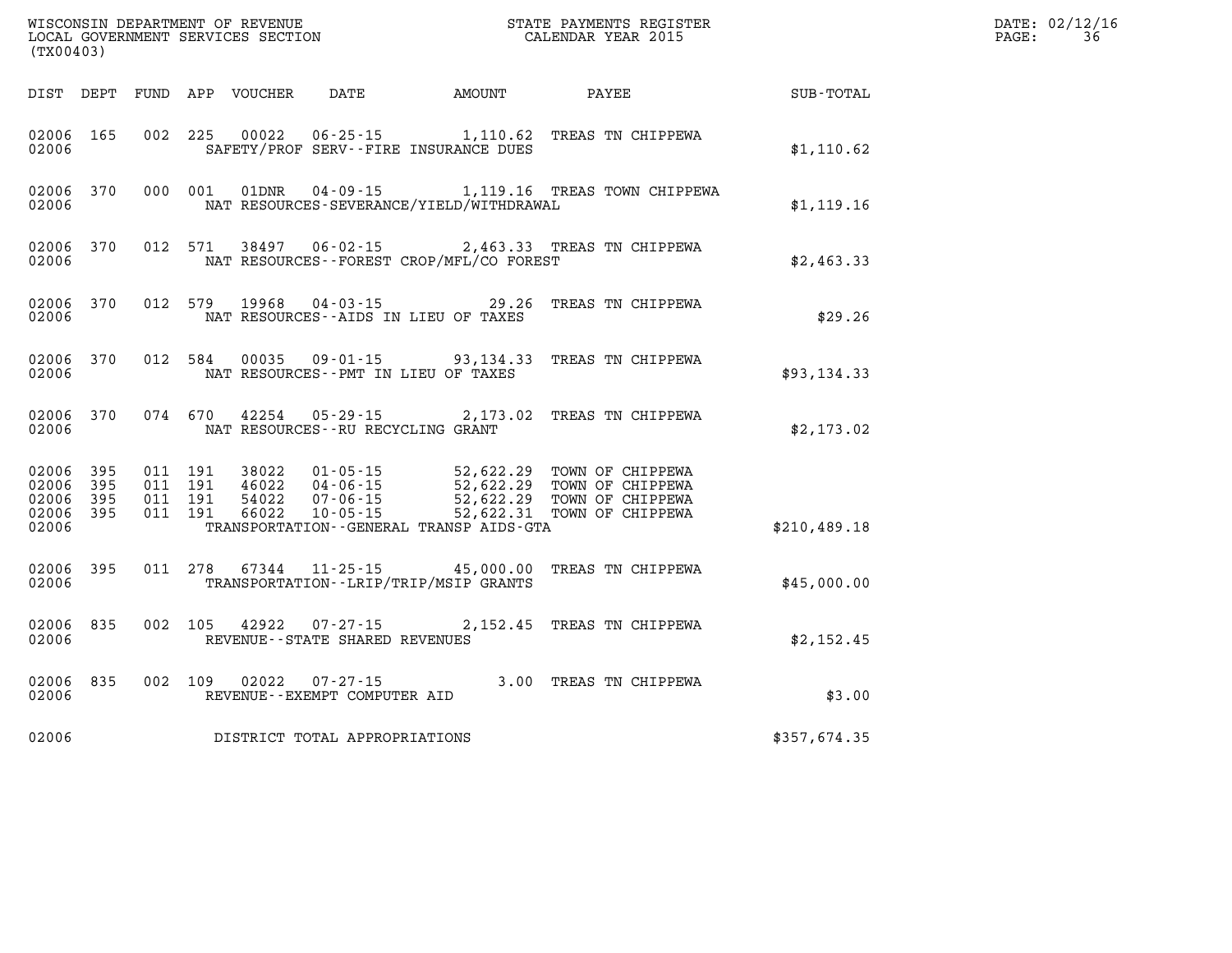| DATE: | 02/12/16 |
|-------|----------|
| PAGE: | 37       |

| (TX00403)                                                       |                                                                    | WISCONSIN DEPARTMENT OF REVENUE<br>LOCAL GOVERNMENT SERVICES SECTION TERMS CONFORMED BE CALENDAR YEAR 2015                                                   |                           | R            | DATE: 02/12/1<br>PAGE:<br>37 |
|-----------------------------------------------------------------|--------------------------------------------------------------------|--------------------------------------------------------------------------------------------------------------------------------------------------------------|---------------------------|--------------|------------------------------|
|                                                                 | DIST DEPT FUND APP VOUCHER                                         | DATE AMOUNT PAYEE SUB-TOTAL                                                                                                                                  |                           |              |                              |
| 02008 165<br>02008                                              |                                                                    | 002 225 00023 06-25-15 2,031.81 TREAS TN GINGLES<br>SAFETY/PROF SERV--FIRE INSURANCE DUES                                                                    |                           | \$2,031.81   |                              |
| 02008 370<br>02008 370<br>02008                                 |                                                                    | 000 001 01DNR 04-09-15 25.55 TREAS TOWN GINGLES<br>000 001 04DNR 06-03-15 310.40 TREAS TOWN GINGLES<br>NAT RESOURCES-SEVERANCE/YIELD/WITHDRAWAL              |                           | \$335.95     |                              |
| 02008<br>370<br>02008<br>370                                    | 002 503<br>002 503                                                 | 17282  01-12-15  8,738.39  TREAS TN GINGLES<br>17282  01-12-15  4,191.42  TREAS TN GINGLES                                                                   |                           |              |                              |
| 02008 370<br>02008 370<br>02008                                 |                                                                    | 18059  01-30-15<br>191.42  TREAS TN GINGLES<br>18059  01-30-15  8,143.08  TREAS TN GINGLES<br>NAT RESOURCES--AIDS IN LIEU OF TAXES                           | TOWN SHARE 2171.87        | \$25, 264.31 |                              |
| 02008 370<br>02008                                              |                                                                    | 012 571 38498 06-02-15 1,317.10 TREAS TN GINGLES<br>NAT RESOURCES - - FOREST CROP/MFL/CO FOREST                                                              |                           | \$1,317.10   |                              |
| 02008 370<br>02008                                              |                                                                    | 012 579 19969 04-03-15 844.80 TREAS TN GINGLES<br>NAT RESOURCES--AIDS IN LIEU OF TAXES                                                                       |                           | \$844.80     |                              |
| 02008 370<br>02008                                              | NAT RESOURCES--RU RECYCLING GRANT                                  | 074 670 42255 05-29-15 1,541.11 TREAS TN GINGLES                                                                                                             |                           | \$1,541.11   |                              |
| 02008<br>395<br>02008 395<br>02008<br>395<br>02008 395<br>02008 |                                                                    | TRANSPORTATION - - GENERAL TRANSP AIDS - GTA                                                                                                                 |                           | \$68,372.10  |                              |
| 02008 395<br>02008 395<br>02008                                 |                                                                    | 011  278  61929  10-02-15  10,000.00  TREAS TN GINGLES<br>011  278  61929  10-02-15  33,381.98  TREAS TN GINGLES<br>TRANSPORTATION - - LRIP/TRIP/MSIP GRANTS |                           | \$43,381.98  |                              |
| 02008 835<br>02008                                              | 002 105 42923<br>$07 - 27 - 15$<br>REVENUE--STATE SHARED REVENUES  |                                                                                                                                                              | 7,820.31 TREAS TN GINGLES | \$7,820.31   |                              |
| 835<br>02008<br>02008                                           | 002 109<br>02023<br>$07 - 27 - 15$<br>REVENUE--EXEMPT COMPUTER AID |                                                                                                                                                              | 28.00 TREAS TN GINGLES    | \$28.00      |                              |
| 02008<br>835<br>02008                                           | 35488<br>021 363<br>$03 - 23 - 15$<br>REVENUE--LOTTERY CREDIT -    |                                                                                                                                                              | 452.59 TREAS TN GINGLES   | \$452.59     |                              |
| 02008                                                           | DISTRICT TOTAL APPROPRIATIONS                                      |                                                                                                                                                              |                           | \$151,390.06 |                              |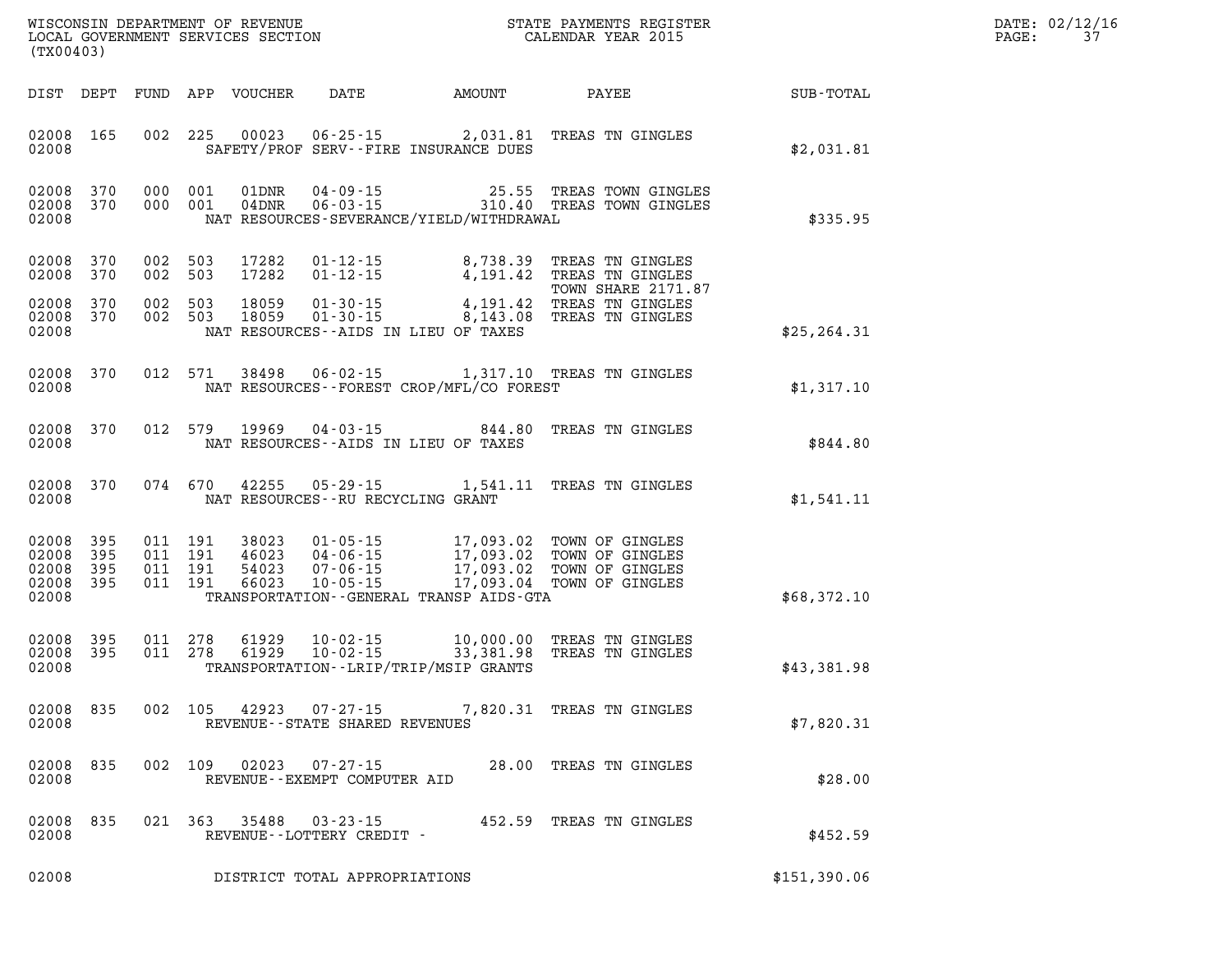| (TX00403)                                 |                          |                                          |         | WISCONSIN DEPARTMENT OF REVENUE<br>LOCAL GOVERNMENT SERVICES SECTION |                                                                      |                                                                        | STATE PAYMENTS REGISTER<br>CALENDAR YEAR 2015                                            |              | DATE: 02/12/16<br>38<br>PAGE: |
|-------------------------------------------|--------------------------|------------------------------------------|---------|----------------------------------------------------------------------|----------------------------------------------------------------------|------------------------------------------------------------------------|------------------------------------------------------------------------------------------|--------------|-------------------------------|
|                                           |                          |                                          |         | DIST DEPT FUND APP VOUCHER                                           | DATE                                                                 | AMOUNT                                                                 | PAYEE                                                                                    | SUB-TOTAL    |                               |
| 02010 165<br>02010                        |                          | 002                                      | 225     | 00024                                                                |                                                                      | $06 - 25 - 15$ 1,627.50<br>SAFETY/PROF SERV--FIRE INSURANCE DUES       | TREAS TN GORDON                                                                          | \$1,627.50   |                               |
| 02010 370<br>02010                        |                          |                                          | 000 001 | 05DNR                                                                |                                                                      | NAT RESOURCES-SEVERANCE/YIELD/WITHDRAWAL                               | 09-28-15 192.36 TREAS TOWN GORDON                                                        | \$192.36     |                               |
| 02010 370<br>02010                        |                          |                                          | 012 571 | 38499                                                                | 06-02-15                                                             | NAT RESOURCES - - FOREST CROP/MFL/CO FOREST                            | 378.82 TREAS TN GORDON                                                                   | \$378.82     |                               |
| 02010 370<br>02010                        | 02010 370                | 012 579<br>012 579                       |         | 19970<br>19970                                                       | 04 - 03 - 15<br>04 - 03 - 15                                         | NAT RESOURCES--AIDS IN LIEU OF TAXES                                   | .59 TREAS TN GORDON<br>5.88 TREAS TN GORDON                                              | \$6.47       |                               |
| 02010 370<br>02010                        |                          | 012 584                                  |         | 00036                                                                |                                                                      | 09-01-15 106,955.40<br>NAT RESOURCES - PMT IN LIEU OF TAXES            | TREAS TN GORDON                                                                          | \$106,955.40 |                               |
| 02010 370<br>02010                        |                          | 074 670                                  |         | 42256                                                                |                                                                      | $05 - 29 - 15$ 3, 329.92<br>NAT RESOURCES--RU RECYCLING GRANT          | TREAS TN GORDON                                                                          | \$3,329.92   |                               |
| 02010<br>02010<br>02010<br>02010<br>02010 | 395<br>395<br>395<br>395 | 011 191<br>011 191<br>011 191<br>011 191 |         | 38024<br>46024<br>54024<br>66024                                     | $01 - 05 - 15$<br>$04 - 06 - 15$<br>$07 - 06 - 15$<br>$10 - 05 - 15$ | 51,570.84<br>51,570.84<br>TRANSPORTATION - - GENERAL TRANSP AIDS - GTA | TOWN OF GORDON<br>TOWN OF GORDON<br>51,570.84 TOWN OF GORDON<br>51,570.84 TOWN OF GORDON | \$206,283.36 |                               |
| 02010 835<br>02010                        |                          | 002 105                                  |         | 42924                                                                | $07 - 27 - 15$<br>REVENUE - - STATE SHARED REVENUES                  |                                                                        | 790.76 TREAS TN GORDON                                                                   | \$790.76     |                               |
| 02010<br>02010                            | 835                      | 002 109                                  |         | 02024                                                                | $07 - 27 - 15$<br>REVENUE--EXEMPT COMPUTER AID                       |                                                                        | 9.00 TREAS TN GORDON                                                                     | \$9.00       |                               |
| 02010                                     |                          |                                          |         |                                                                      | DISTRICT TOTAL APPROPRIATIONS                                        |                                                                        |                                                                                          | \$319,573.59 |                               |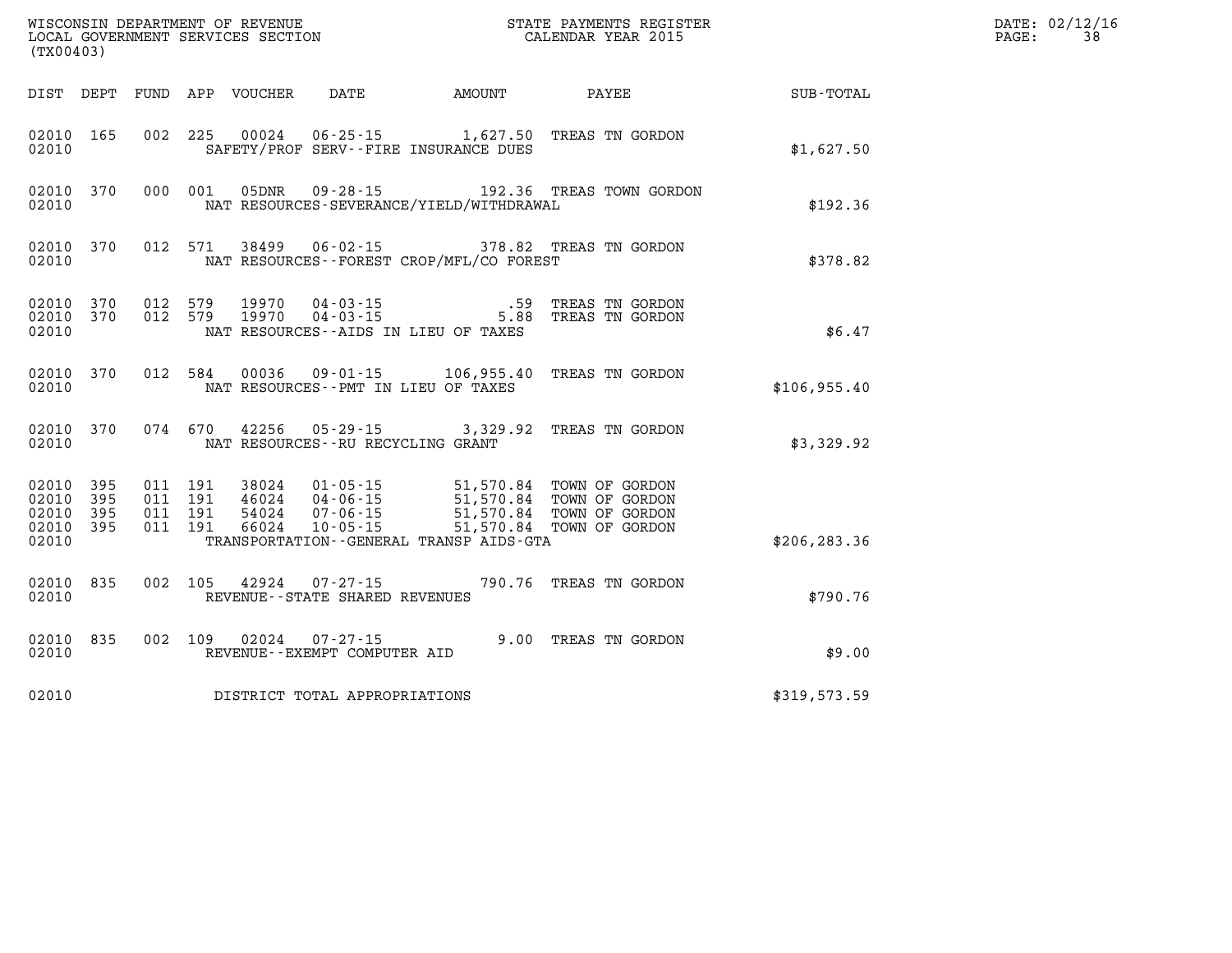| WISCONSIN DEPARTMENT OF REVENUE   | STATE PAYMENTS REGISTER | DATE: 02/12/16 |
|-----------------------------------|-------------------------|----------------|
| LOCAL GOVERNMENT SERVICES SECTION | CALENDAR YEAR 2015      | PAGE:          |

| LOCAL GOVERNMENT SERVICES SECTION<br>(TX00403)    |            |  |                                          |                                   |                                          | CALENDAR YEAR 2015                                                                                                                                                          |               | PAGE: | 39 |
|---------------------------------------------------|------------|--|------------------------------------------|-----------------------------------|------------------------------------------|-----------------------------------------------------------------------------------------------------------------------------------------------------------------------------|---------------|-------|----|
|                                                   |            |  |                                          |                                   |                                          | DIST DEPT FUND APP VOUCHER DATE      AMOUNT      PAYEE                                                                                                                      | SUB-TOTAL     |       |    |
| 02012 165<br>02012                                |            |  |                                          |                                   | SAFETY/PROF SERV--FIRE INSURANCE DUES    | 002 225 00025 06-25-15 1,098.77 TREAS TN JACOBS                                                                                                                             | \$1,098.77    |       |    |
| 02012 370<br>02012 370<br>02012                   |            |  |                                          |                                   | NAT RESOURCES--FOREST CROP/MFL/CO FOREST | 012 571 38500 06-02-15 1,123.27 TREAS TN JACOBS<br>012 571 38500 06-02-15 4,098.57 TREAS TN JACOBS                                                                          | \$5,221.84    |       |    |
| 02012 370<br>02012                                |            |  |                                          |                                   | NAT RESOURCES -- PMT IN LIEU OF TAXES    | 012 584 00037 09-01-15 23.49 TREAS TN JACOBS                                                                                                                                | \$23.49       |       |    |
| 02012 370<br>02012                                |            |  |                                          | NAT RESOURCES--RU RECYCLING GRANT |                                          | 074 670 42257 05-29-15 6,357.64 TREAS TN JACOBS                                                                                                                             | \$6,357.64    |       |    |
| 02012 395<br>02012<br>02012<br>02012 395<br>02012 | 395<br>395 |  | 011 191<br>011 191<br>011 191<br>011 191 |                                   | TRANSPORTATION--GENERAL TRANSP AIDS-GTA  | 38025  01-05-15  36,107.29  TOWN OF JACOBS<br>46025 04-06-15 36,107.29 TOWN OF JACOBS<br>54025 07-06-15 36,107.29 TOWN OF JACOBS<br>66025 10-05-15 36,107.31 TOWN OF JACOBS | \$144, 429.18 |       |    |
| 02012<br>02012                                    | 835        |  |                                          | REVENUE--STATE SHARED REVENUES    |                                          | 002 105 42925 07-27-15 21.484.95 TREAS TN JACOBS                                                                                                                            | \$21,484.95   |       |    |
| 02012<br>02012                                    | 835        |  |                                          | REVENUE--EXEMPT COMPUTER AID      |                                          | 002 109 02025 07-27-15 25.00 TREAS TN JACOBS                                                                                                                                | \$25.00       |       |    |
| 02012                                             |            |  |                                          | DISTRICT TOTAL APPROPRIATIONS     |                                          |                                                                                                                                                                             | \$178,640.87  |       |    |
|                                                   |            |  |                                          |                                   |                                          |                                                                                                                                                                             |               |       |    |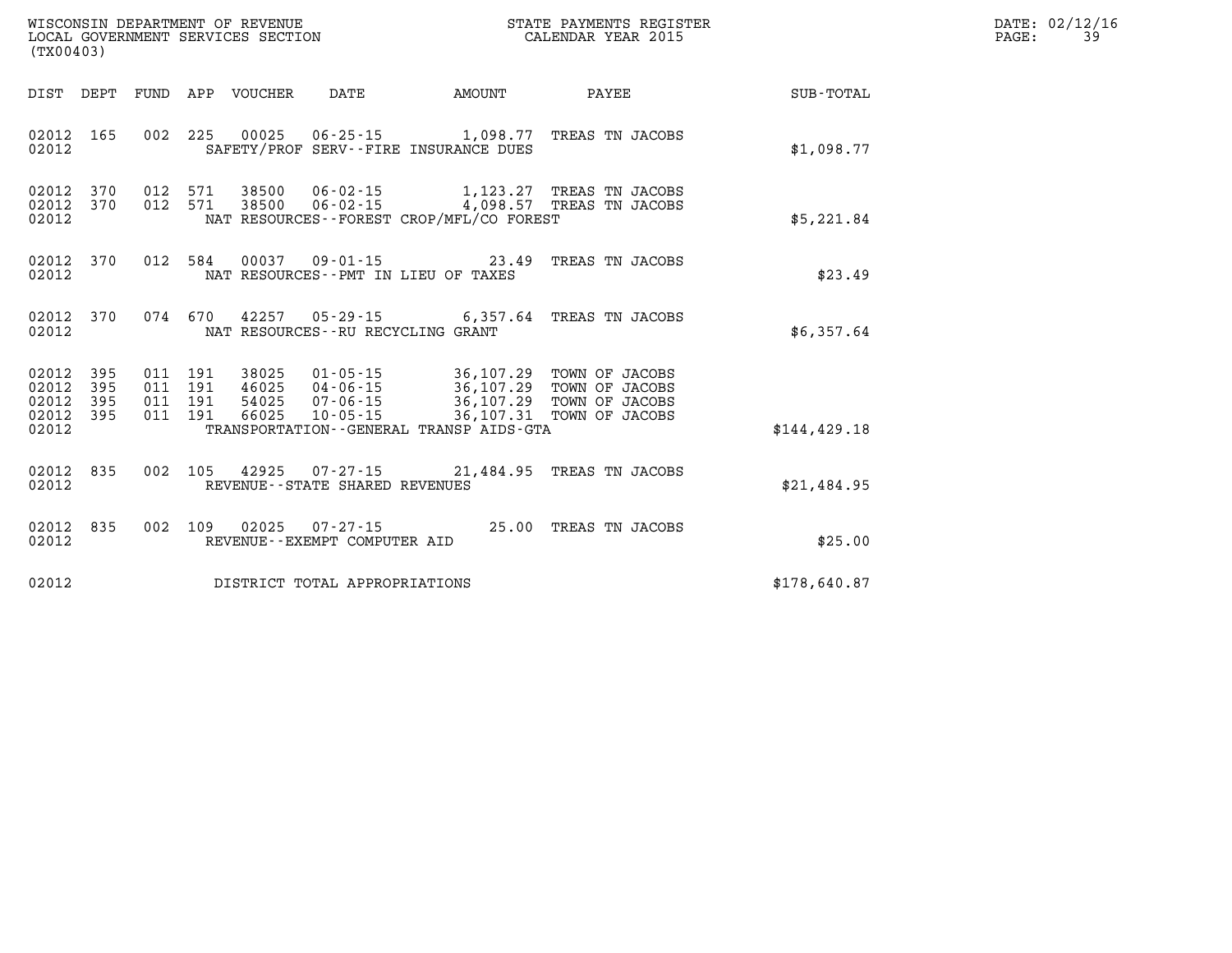| (TX00403)                                                 |                                                                                                                                                                                                                                     |                                                                                                                                                                                                                |              | DATE: 02/12/16<br>$\mathtt{PAGE:}$<br>40 |
|-----------------------------------------------------------|-------------------------------------------------------------------------------------------------------------------------------------------------------------------------------------------------------------------------------------|----------------------------------------------------------------------------------------------------------------------------------------------------------------------------------------------------------------|--------------|------------------------------------------|
|                                                           |                                                                                                                                                                                                                                     | DIST DEPT FUND APP VOUCHER DATE AMOUNT PAYEE SUB-TOTAL                                                                                                                                                         |              |                                          |
| 02014                                                     | SAFETY/PROF SERV--FIRE INSURANCE DUES                                                                                                                                                                                               | 02014 165 002 225 00026 06-25-15 6,099.16 TREAS TN LA POINTE                                                                                                                                                   | \$6,099.16   |                                          |
| 02014                                                     | NAT RESOURCES-SEVERANCE/YIELD/WITHDRAWAL                                                                                                                                                                                            | 02014 370 000 001 05DNR 09-28-15 560.80 TREAS TOWN LA POINTE                                                                                                                                                   | \$560.80     |                                          |
|                                                           | 02014 NAT RESOURCES--AIDS IN LIEU OF TAXES                                                                                                                                                                                          | 02014 370 002 503 17942 01-30-15 15,117.01 TREAS TN LA POINTE                                                                                                                                                  | \$15, 117.01 |                                          |
|                                                           | 02014 NAT RESOURCES-GENERAL OPERATIONS-FEDERAL                                                                                                                                                                                      | 02014 370 002 941 01904 02-27-15 25,000.00 TREAS TN LA POINTE                                                                                                                                                  | \$25,000.00  |                                          |
|                                                           | 02014 NAT RESOURCES--FOREST CROP/MFL/CO FOREST                                                                                                                                                                                      | 02014 370 012 571 38501 06-02-15 332.67 TREAS TN LA POINTE                                                                                                                                                     | \$332.67     |                                          |
| 02014                                                     | NAT RESOURCES--AIDS IN LIEU OF TAXES                                                                                                                                                                                                | $\begin{array}{cccccccc} 02014 & 370 & 012 & 579 & 19971 & 04-03-15 & & 227.37 & \text{TREAS TN LA POINTE} \\ 02014 & 370 & 012 & 579 & 19971 & 04-03-15 & & 1,816.53 & \text{TREAS TN LA POINTE} \end{array}$ | \$2,043.90   |                                          |
|                                                           | 02014 NAT RESOURCES--RU RECYCLING GRANT                                                                                                                                                                                             | 02014 370 074 670 42258 05-29-15 8,827.75 TREAS TN LA POINTE                                                                                                                                                   | \$8,827.75   |                                          |
|                                                           | 02014 NAT RESOURCES--STEWARDSHIP 2000                                                                                                                                                                                               | 02014 370 095 512 00177 08-19-15 55,686.25 TREAS TN LA POINTE                                                                                                                                                  | \$55,686.25  |                                          |
| 02014 395<br>02014 395<br>02014 395<br>02014 395<br>02014 | 011 191 38026 01-05-15 31,265.82 TOWN OF LA POINTE<br>011 191 46026 04-06-15 31,265.82 TOWN OF LA POINTE<br>011 191 54026 07-06-15 31,265.82 TOWN OF LA POINTE<br>011 191 66026 10-05-15<br>TRANSPORTATION--GENERAL TRANSP AIDS-GTA |                                                                                                                                                                                                                | \$125,063.31 |                                          |
| 02014                                                     | HS--AMBULANCE FUNDING ASSISTANCE GRANTS                                                                                                                                                                                             | 02014 435 005 162 01DHS 09-17-15 4,586.95 MADELINE ISLAND AMBULANCE                                                                                                                                            | \$4,586.95   |                                          |
| 02014 435<br>02014                                        | HS--PREPAID MEDICAL TRANSPORT REIMBURSE                                                                                                                                                                                             | 005 163 01LGS 11-16-15 2,000.00 DHS PREPAID MEDICAL TRANSPORT                                                                                                                                                  | \$2,000.00   |                                          |
| 02014 455<br>02014                                        | JUSTICE -- LAW ENFORCEMENT TRAINING                                                                                                                                                                                                 | 002 231 20 04-27-15 480.00 TREAS TN LA POINTE                                                                                                                                                                  | \$480.00     |                                          |
|                                                           |                                                                                                                                                                                                                                     | 02014 835 002 105 42926 07-27-15 18,511.01 TREAS TN LA POINTE                                                                                                                                                  |              |                                          |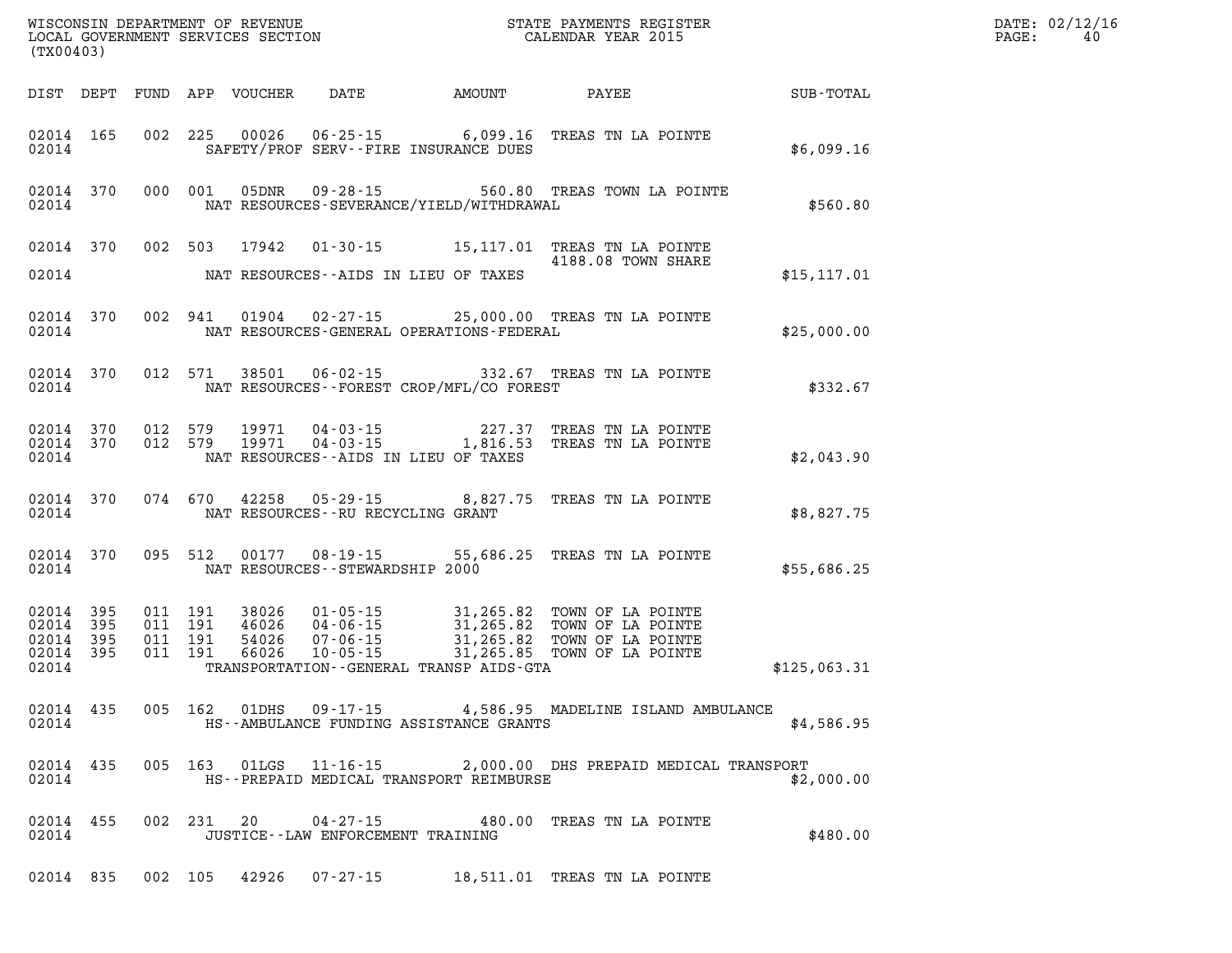| WISCONSIN DEPARTMENT OF REVENUE<br>LOCAL GOVERNMENT SERVICES SECTION<br>(TX00403) |            |     |                                   |                                                |          | STATE PAYMENTS REGISTER<br>CALENDAR YEAR 2015 |              |         | PAGE: | DATE: 02/12/16<br>41 |
|-----------------------------------------------------------------------------------|------------|-----|-----------------------------------|------------------------------------------------|----------|-----------------------------------------------|--------------|---------|-------|----------------------|
| DIST<br>DEPT                                                                      | FUND       | APP | <b>VOUCHER</b>                    | DATE                                           | AMOUNT   | PAYEE                                         | SUB-TOTAL    |         |       |                      |
| 02014                                                                             |            |     | REVENUE - - STATE SHARED REVENUES | \$18,511.01                                    |          |                                               |              |         |       |                      |
| 02014<br>02014                                                                    | 835<br>002 | 109 | 02026                             | $07 - 27 - 15$<br>REVENUE--EXEMPT COMPUTER AID | 81.00    | TREAS TN LA POINTE                            |              | \$81.00 |       |                      |
| 02014<br>02014                                                                    | 835<br>002 | 501 | 00001<br>DOA - PAYMENT            | 02-02-15<br>FOR MUNICIPAL SERVICES AID         | 3,543.80 | TREAS TN LA POINTE                            | \$3,543.80   |         |       |                      |
| 02014                                                                             |            |     |                                   | DISTRICT TOTAL APPROPRIATIONS                  |          |                                               | \$267,933.61 |         |       |                      |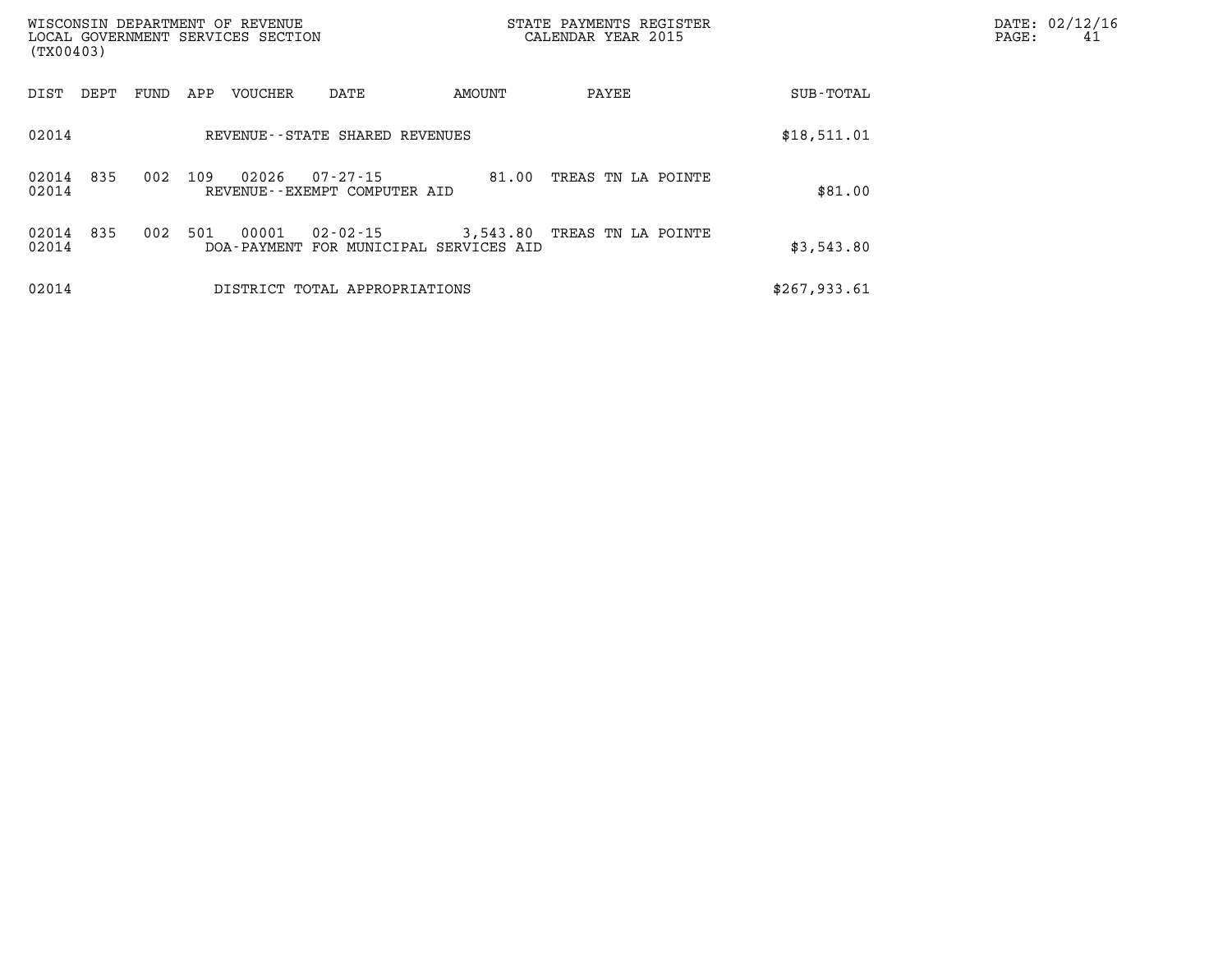|                                                       | STATE PAYMENTS REGISTER<br>CALENDAR YEAR 2015<br>WISCONSIN DEPARTMENT OF REVENUE<br>LOCAL GOVERNMENT SERVICES SECTION<br>(TX00403) |                                          |         |                                  |                                                          |                                          |                                                                                                                  |               | DATE: 02/12/16<br>PAGE:<br>42 |
|-------------------------------------------------------|------------------------------------------------------------------------------------------------------------------------------------|------------------------------------------|---------|----------------------------------|----------------------------------------------------------|------------------------------------------|------------------------------------------------------------------------------------------------------------------|---------------|-------------------------------|
|                                                       |                                                                                                                                    |                                          |         | DIST DEPT FUND APP VOUCHER       | DATE                                                     | AMOUNT                                   | PAYEE                                                                                                            | SUB-TOTAL     |                               |
| 02016 165<br>02016                                    |                                                                                                                                    | 002                                      | 225     | 00027                            |                                                          | SAFETY/PROF SERV--FIRE INSURANCE DUES    | 06-25-15 1,004.20 TREAS TN MARENGO                                                                               | \$1,004.20    |                               |
| 02016 370<br>02016                                    |                                                                                                                                    |                                          | 012 571 |                                  |                                                          | NAT RESOURCES--FOREST CROP/MFL/CO FOREST | 38502  06-02-15  290.20  TREAS TN MARENGO                                                                        | \$290.20      |                               |
| 02016 370<br>02016                                    |                                                                                                                                    | 012 584                                  |         | 00038                            |                                                          | NAT RESOURCES - PMT IN LIEU OF TAXES     | 09-01-15 64,149.29 TREAS TN MARENGO                                                                              | \$64,149.29   |                               |
| 02016 395<br>02016                                    | 02016 395                                                                                                                          | 011 174<br>011 174                       |         | 40799<br>46342                   | 02-26-15                                                 | TRANSPORTATION - - FLOOD DAMAGE AID      | 2,608.70 TREAS TN MARENGO<br>04-30-15 11,093.89 TREAS TN MARENGO                                                 | \$13,702.59   |                               |
| 02016 395<br>02016<br>02016 395<br>02016 395<br>02016 | 395                                                                                                                                | 011 191<br>011 191<br>011 191<br>011 191 |         | 38027<br>46027<br>54027<br>66027 | $01 - 05 - 15$<br>04-06-15<br>07-06-15<br>$10 - 05 - 15$ | TRANSPORTATION--GENERAL TRANSP AIDS-GTA  | 32,544.73 TOWN OF MARENGO<br>32,544.73 TOWN OF MARENGO<br>32,544.73 TOWN OF MARENGO<br>32,544.73 TOWN OF MARENGO | \$130,178.92  |                               |
| 02016 465<br>02016                                    |                                                                                                                                    | 002 305                                  |         | 00260                            | 09 - 29 - 15                                             | MILITARY AFFAIRS-EMER MGMT-DISASTER RECO | 849.11 TREAS TN MARENGO                                                                                          | \$849.11      |                               |
| 02016 465<br>02016                                    |                                                                                                                                    | 002 342                                  |         | 00260                            | 09 - 29 - 15                                             | MILITARY AFFAIRS-EMERGENCY MGMT-FED FUND | 5,094.64 TREAS TN MARENGO                                                                                        | \$5,094.64    |                               |
| 02016 835<br>02016                                    |                                                                                                                                    | 002 105                                  |         |                                  | 42927 07-27-15<br>REVENUE--STATE SHARED REVENUES         |                                          | 4,920.87 TREAS TN MARENGO                                                                                        | \$4,920.87    |                               |
| 02016 835<br>02016                                    |                                                                                                                                    | 002 109                                  |         |                                  | $02027$ $07 - 27 - 15$<br>REVENUE--EXEMPT COMPUTER AID   |                                          | 6.00 TREAS TN MARENGO                                                                                            | \$6.00        |                               |
| 02016                                                 |                                                                                                                                    |                                          |         |                                  | DISTRICT TOTAL APPROPRIATIONS                            |                                          |                                                                                                                  | \$220, 195.82 |                               |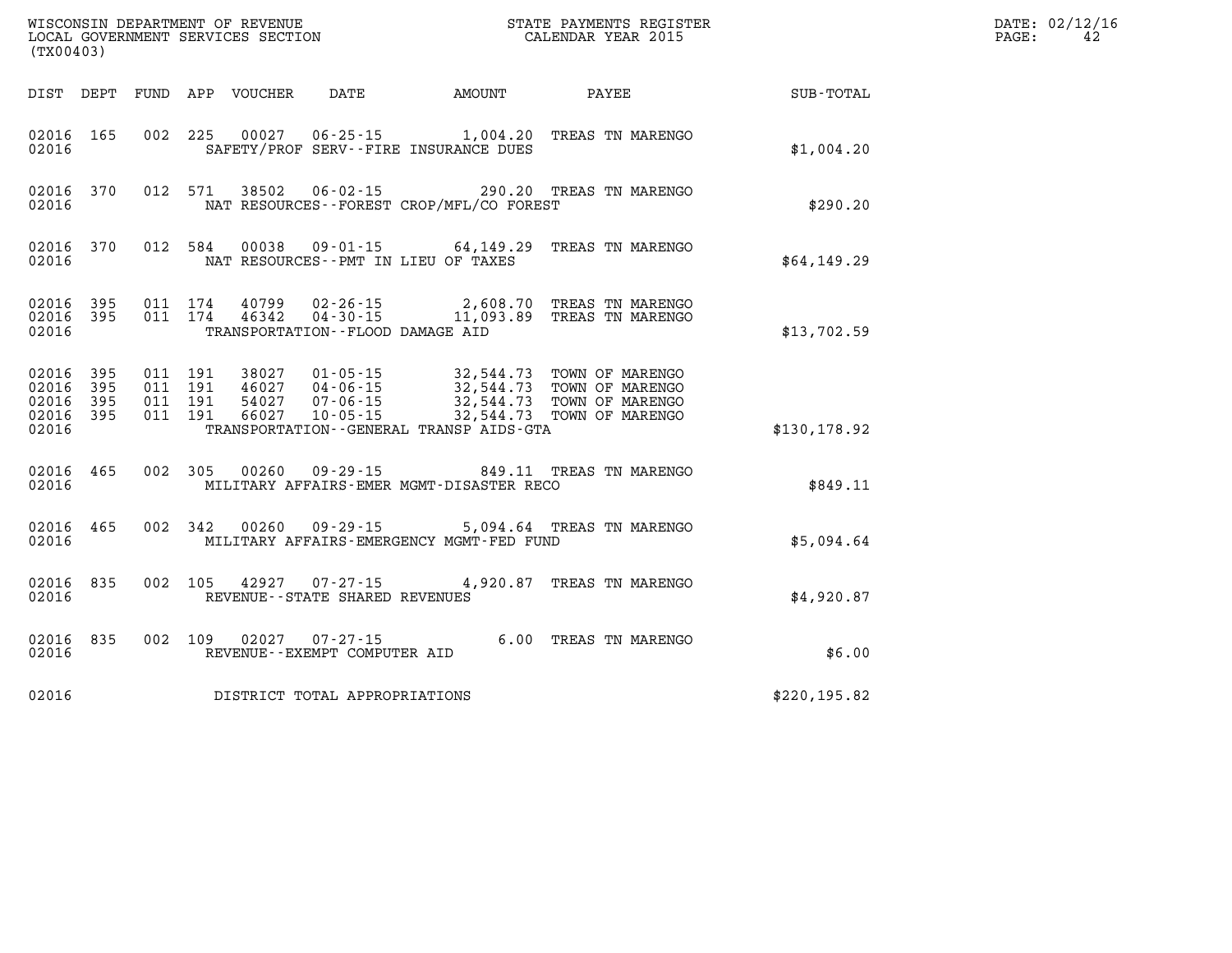|                   | DATE: 02/12/16 |
|-------------------|----------------|
| $\mathtt{PAGE}$ : | 43             |

|                                           | LOCAL GOVERNMENT SERVICES SECTION<br>(TX00403) |     |                                      |                                  |                                                                      | CALENDAR YEAR 2015                                                                         |                                                                                                          |               | PAGE: | 43 |
|-------------------------------------------|------------------------------------------------|-----|--------------------------------------|----------------------------------|----------------------------------------------------------------------|--------------------------------------------------------------------------------------------|----------------------------------------------------------------------------------------------------------|---------------|-------|----|
| DIST DEPT                                 |                                                |     |                                      | FUND APP VOUCHER                 |                                                                      |                                                                                            | DATE AMOUNT PAYEE SUB-TOTAL                                                                              |               |       |    |
| 02018<br>02018                            | 165                                            |     | 002 225                              | 00028                            |                                                                      | 06-25-15 1,455.41 TREAS TN MORSE<br>SAFETY/PROF SERV--FIRE INSURANCE DUES                  |                                                                                                          | \$1,455.41    |       |    |
| 02018<br>02018<br>02018<br>02018          | 370<br>370<br>370                              |     | 000 001<br>000 001<br>000 001        | 01DNR<br>05DNR                   | $04 - 09 - 15$<br>$09 - 28 - 15$                                     | NAT RESOURCES-SEVERANCE/YIELD/WITHDRAWAL                                                   | 1,920.87 TREAS TOWN MORSE<br>1,190.34 TREAS TOWN MORSE<br>1,439.43 TREAS TOWN MORSE                      | \$4,550.64    |       |    |
| 02018<br>02018<br>02018                   | 370<br>370<br>370                              |     | 002 503<br>002 503<br>002 503        | 17943<br>17943<br>17943          | $01 - 30 - 15$<br>$01 - 30 - 15$<br>$01 - 30 - 15$                   |                                                                                            | 15,124.32 TREAS TN MORSE<br>445.95 TREAS TN MORSE<br>24,190.59 TREAS TN MORSE<br>4871.10 TOWN SHARE      |               |       |    |
| 02018                                     |                                                |     |                                      |                                  |                                                                      | NAT RESOURCES--AIDS IN LIEU OF TAXES                                                       |                                                                                                          | \$39,760.86   |       |    |
| 02018<br>02018<br>02018                   | 370<br>370                                     |     | 012 571<br>012 571                   | 38503<br>38503                   | $06 - 02 - 15$                                                       | 06-02-15 1,631.90 TREAS TN MORSE<br>NAT RESOURCES - - FOREST CROP/MFL/CO FOREST            | 5,089.70 TREAS TN MORSE                                                                                  | \$6,721.60    |       |    |
| 02018<br>02018<br>02018<br>02018          | 370<br>370<br>370                              |     | 012 579<br>012 579<br>012 579        | 19972<br>19972<br>19972          | $04 - 03 - 15$<br>$04 - 03 - 15$<br>$04 - 03 - 15$                   | 1,328.05<br>.40<br>808.82<br>NAT RESOURCES -- AIDS IN LIEU OF TAXES                        | TREAS TN MORSE<br>TREAS TN MORSE<br>TREAS TN MORSE                                                       | \$2,137.27    |       |    |
| 02018<br>02018                            | 370                                            |     | 012 584                              | 00039                            | $09 - 01 - 15$                                                       | 20,836.08 TREAS TN MORSE<br>NAT RESOURCES -- PMT IN LIEU OF TAXES                          |                                                                                                          | \$20,836.08   |       |    |
| 02018<br>02018<br>02018<br>02018<br>02018 | 395<br>395<br>395<br>395                       | 011 | 011 191<br>011 191<br>191<br>011 191 | 38028<br>46028<br>54028<br>66028 | $01 - 05 - 15$<br>$04 - 06 - 15$<br>$07 - 06 - 15$<br>$10 - 05 - 15$ | TRANSPORTATION - - GENERAL TRANSP AIDS - GTA                                               | 40,357.15 TOWN OF MORSE<br>40,357.15 TOWN OF MORSE<br>40,357.15 TOWN OF MORSE<br>40,357.17 TOWN OF MORSE | \$161, 428.62 |       |    |
| 02018<br>02018                            | 465                                            |     | 002 305                              | 01098                            | $06 - 18 - 15$                                                       | MILITARY AFFAIRS-EMER MGMT-DISASTER RECO                                                   | 1,443.74 TREAS TN MORSE                                                                                  | \$1,443.74    |       |    |
| 02018 465<br>02018                        |                                                |     |                                      |                                  |                                                                      | 002 342 01098 06-18-15 8,662.45 TREAS TN MORSE<br>MILITARY AFFAIRS-EMERGENCY MGMT-FED FUND |                                                                                                          | \$8,662.45    |       |    |
| 02018<br>02018                            | 835                                            |     |                                      |                                  | REVENUE--STATE SHARED REVENUES                                       | 002 105 42928 07-27-15 3,428.70 TREAS TN MORSE                                             |                                                                                                          | \$3,428.70    |       |    |
| 02018 835<br>02018                        |                                                |     |                                      |                                  | 002 109 02028 07-27-15<br>REVENUE - - EXEMPT COMPUTER AID            |                                                                                            | 2.00 TREAS TN MORSE                                                                                      | \$2.00        |       |    |

WISCONSIN DEPARTMENT OF REVENUE **STATE PAYMENTS REGISTER**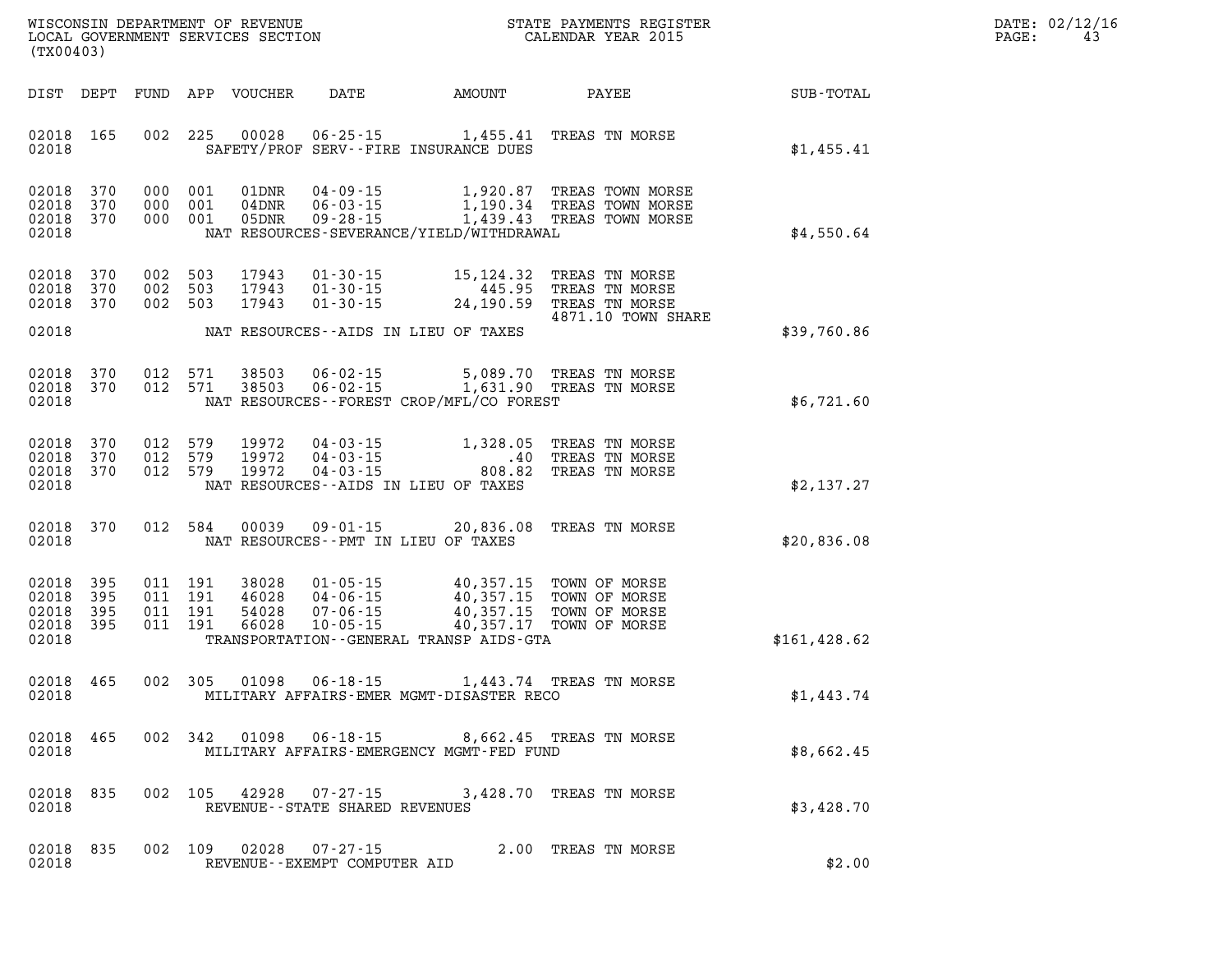| WISCONSIN DEPARTMENT OF REVENUE<br>LOCAL GOVERNMENT SERVICES SECTION<br>(TX00403) |      |      |     |                |                                                    | STATE PAYMENTS REGISTER<br>CALENDAR YEAR 2015 |                |              | DATE: 02/12/16<br>PAGE: | 44 |
|-----------------------------------------------------------------------------------|------|------|-----|----------------|----------------------------------------------------|-----------------------------------------------|----------------|--------------|-------------------------|----|
| DIST                                                                              | DEPT | FUND | APP | <b>VOUCHER</b> | DATE                                               | AMOUNT                                        | PAYEE          | SUB-TOTAL    |                         |    |
| 02018<br>02018                                                                    | 835  | 002  | 501 | 00001          | 02-02-15<br>DOA-PAYMENT FOR MUNICIPAL SERVICES AID | 922.57                                        | TREAS TN MORSE | \$922.57     |                         |    |
| 02018                                                                             |      |      |     |                | DISTRICT TOTAL APPROPRIATIONS                      |                                               |                | \$251,349.94 |                         |    |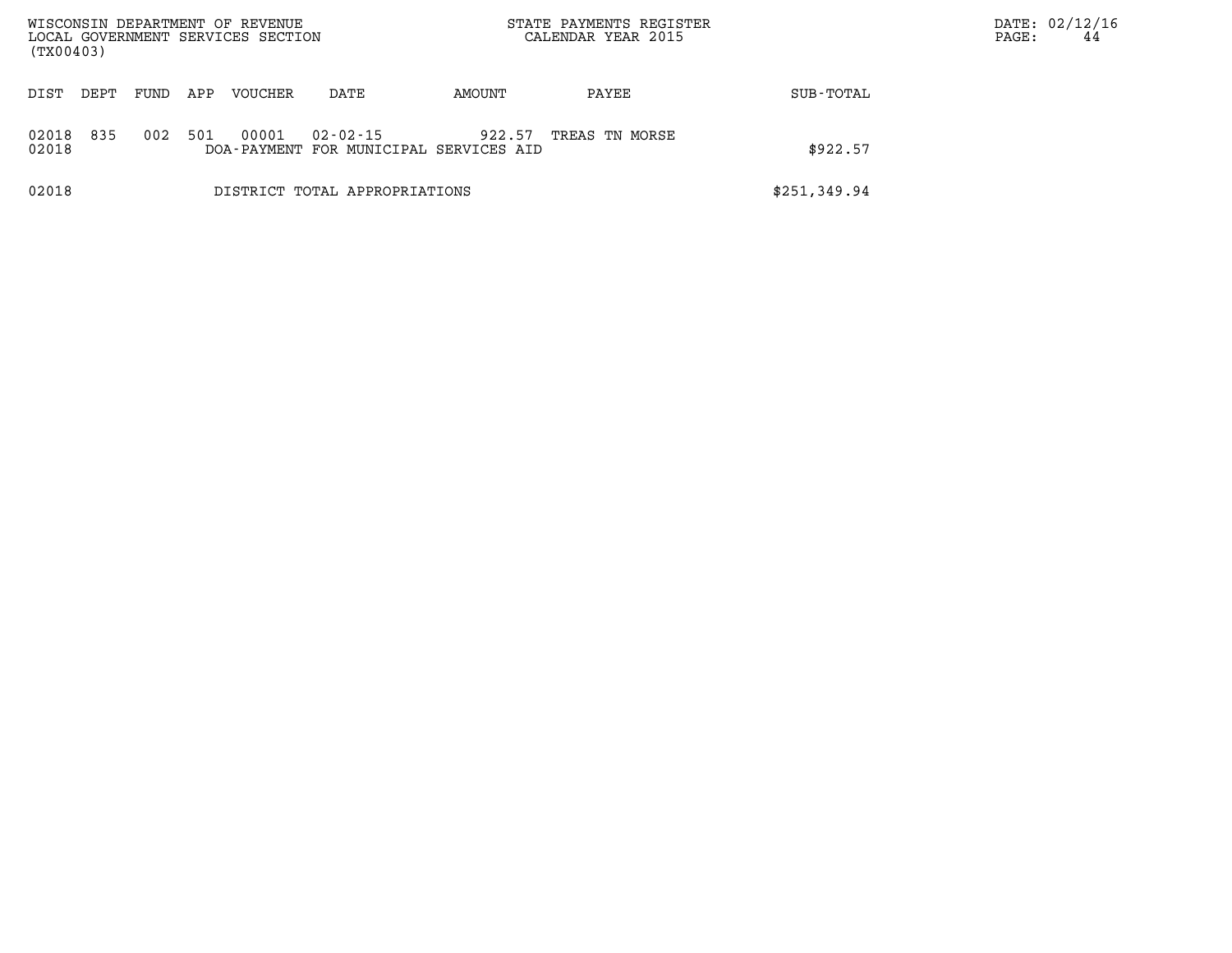| DATE: 02/12/16<br>45. |
|-----------------------|
|                       |

| DIST<br>DEPT                                                          | FUND                     | APP<br><b>VOUCHER</b>                                        | DATE                                                                 | AMOUNT                                                                                      | PAYEE                                                                                | <b>SUB-TOTAL</b> |
|-----------------------------------------------------------------------|--------------------------|--------------------------------------------------------------|----------------------------------------------------------------------|---------------------------------------------------------------------------------------------|--------------------------------------------------------------------------------------|------------------|
| 02020<br>165<br>02020                                                 | 002                      | 225<br>00029<br>SAFETY/PROF                                  | $06 - 25 - 15$                                                       | 381.57<br>SERV--FIRE INSURANCE DUES                                                         | TREAS TN PEEKSVILLE                                                                  | \$381.57         |
| 02020<br>370<br>370<br>02020<br>02020                                 | 000<br>000               | 001<br>$04$ DNR<br>001<br>05DNR                              | $06 - 03 - 15$<br>$09 - 28 - 15$                                     | 491.33<br>415.60<br>NAT RESOURCES-SEVERANCE/YIELD/WITHDRAWAL                                | TREAS TOWN PEEKSVILLE<br>TREAS TOWN UTICA                                            | \$906.93         |
| 02020<br>370<br>02020<br>370<br>02020                                 | 012<br>012               | 571<br>38504<br>571<br>38504                                 | $06 - 02 - 15$<br>$06 - 02 - 15$                                     | 1,266.65<br>1,776.99<br>NAT RESOURCES - - FOREST CROP/MFL/CO FOREST                         | TREAS TN PEEKSVILLE<br>TREAS TN PEEKSVILLE                                           | \$3,043.64       |
| 02020<br>370<br>02020                                                 | 074                      | 670<br>42259                                                 | $05 - 29 - 15$<br>NAT RESOURCES - - RU RECYCLING GRANT               | 907.57                                                                                      | TREAS TN PEEKSVILLE                                                                  | \$907.57         |
| 02020<br>395<br>02020<br>395<br>02020<br>395<br>02020<br>395<br>02020 | 011<br>011<br>011<br>011 | 191<br>38029<br>191<br>46029<br>191<br>54029<br>191<br>66029 | $01 - 05 - 15$<br>$04 - 06 - 15$<br>$07 - 06 - 15$<br>$10 - 05 - 15$ | 21,898.89<br>21,898.89<br>21,898.89<br>21,898.89<br>TRANSPORTATION--GENERAL TRANSP AIDS-GTA | TOWN OF PEEKSVILLE<br>TOWN OF PEEKSVILLE<br>TOWN OF PEEKSVILLE<br>TOWN OF PEEKSVILLE | \$87,595.56      |
| 835<br>02020<br>02020                                                 | 002                      | 105<br>42929                                                 | $07 - 27 - 15$<br>REVENUE - - STATE SHARED REVENUES                  | 2,264.41                                                                                    | TREAS TN PEEKSVILLE                                                                  | \$2, 264.41      |
| 02020<br>835<br>02020                                                 | 002                      | 109<br>02029                                                 | $07 - 27 - 15$<br>REVENUE--EXEMPT COMPUTER AID                       | 1.00                                                                                        | TREAS TN PEEKSVILLE                                                                  | \$1.00           |
| 02020                                                                 |                          |                                                              | DISTRICT TOTAL APPROPRIATIONS                                        |                                                                                             |                                                                                      | \$95,100.68      |

WISCONSIN DEPARTMENT OF REVENUE **STATE PAYMENTS REGISTER**<br>LOCAL GOVERNMENT SERVICES SECTION

LOCAL GOVERNMENT SERVICES SECTION

**(TX00403)**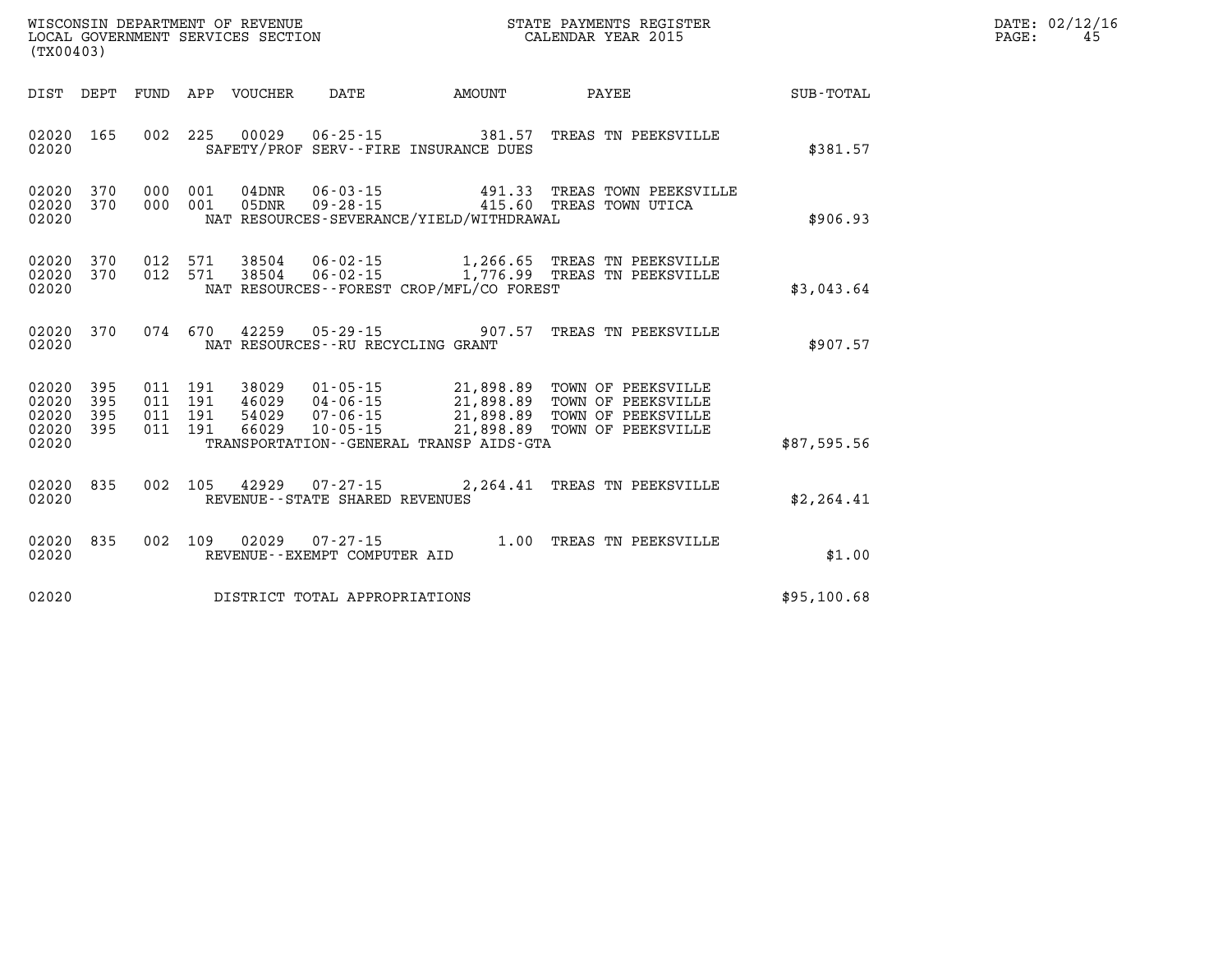| (TX00403)                                |            |                                          | WISCONSIN DEPARTMENT OF REVENUE | LOCAL GOVERNMENT SERVICES SECTION |                                              | STATE PAYMENTS REGISTER<br>CALENDAR YEAR 2015                                                                                                                             |              | DATE: 02/12/16<br>PAGE:<br>46 |
|------------------------------------------|------------|------------------------------------------|---------------------------------|-----------------------------------|----------------------------------------------|---------------------------------------------------------------------------------------------------------------------------------------------------------------------------|--------------|-------------------------------|
|                                          |            |                                          | DIST DEPT FUND APP VOUCHER      | DATE                              | AMOUNT                                       | PAYEE                                                                                                                                                                     | SUB-TOTAL    |                               |
| 02022                                    | 02022 165  |                                          |                                 |                                   | SAFETY/PROF SERV--FIRE INSURANCE DUES        | 002 225 00030 06-25-15 353.97 TREAS TN SANBORN                                                                                                                            | \$353.97     |                               |
| 02022                                    |            | 02022 370 012 571                        |                                 |                                   | NAT RESOURCES--FOREST CROP/MFL/CO FOREST     | 38505  06-02-15  2,957.43  TREAS TN SANBORN                                                                                                                               | \$2,957.43   |                               |
| 02022 370<br>02022                       |            | 012 579                                  |                                 |                                   | NAT RESOURCES--AIDS IN LIEU OF TAXES         | 19973  04-03-15  60.20  TREAS TN SANBORN                                                                                                                                  | \$60.20      |                               |
| 02022 395<br>02022<br>02022<br>02022 395 | 395<br>395 | 011 191<br>011 191<br>011 191<br>011 191 | 66030                           |                                   |                                              | 38030  01-05-15  26,748.79  TOWN OF SANBORN<br>46030 04-06-15 26,748.79 TOWN OF SANBORN<br>54030 07-06-15 26,748.79 TOWN OF SANBORN<br>10-05-15 26,748.81 TOWN OF SANBORN |              |                               |
| 02022                                    |            |                                          |                                 |                                   | TRANSPORTATION - - GENERAL TRANSP AIDS - GTA |                                                                                                                                                                           | \$106,995.18 |                               |
| 02022 835<br>02022                       |            |                                          |                                 | REVENUE--STATE SHARED REVENUES    |                                              | 002 105 42930 07-27-15 14,528.34 TREAS TN SANBORN                                                                                                                         | \$14,528.34  |                               |
| 02022                                    |            |                                          |                                 | DISTRICT TOTAL APPROPRIATIONS     |                                              |                                                                                                                                                                           | \$124,895.12 |                               |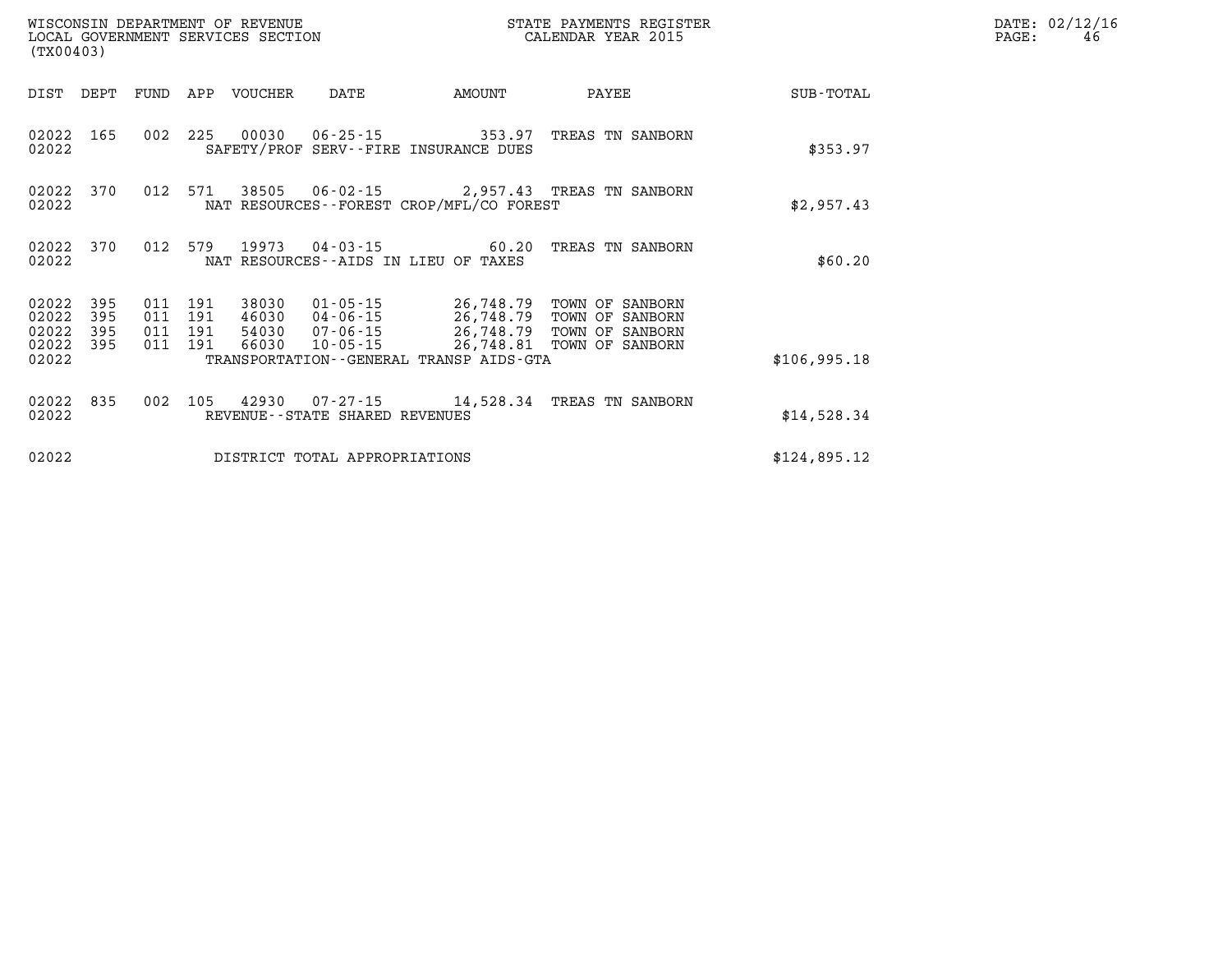| WISCONSIN DEPARTMENT OF REVENUE   | STATE PAYMENTS REGISTER | DATE: | : 02/12/16 |
|-----------------------------------|-------------------------|-------|------------|
| LOCAL GOVERNMENT SERVICES SECTION | CALENDAR YEAR 2015      | PAGE  |            |

|                                                                       |                                                                                                                                                                                                                                                                          | $\texttt{SUB-TOTAL}$ |  |
|-----------------------------------------------------------------------|--------------------------------------------------------------------------------------------------------------------------------------------------------------------------------------------------------------------------------------------------------------------------|----------------------|--|
| 02024 165<br>02024                                                    | 002 225 00031 06-25-15 519.35 TREAS TN SHANAGOLDEN<br>SAFETY/PROF SERV--FIRE INSURANCE DUES                                                                                                                                                                              | \$519.35             |  |
| 02024 370<br>02024 370<br>02024                                       | $\begin{array}{cccc} 000 & 001 & 04\text{DNR} & 06\text{-}03\text{-}15 & 1,264.43 & \text{TREAS TOWN SHANAGOLDEN} \\ 000 & 001 & 05\text{DNR} & 09\text{-}28\text{-}15 & 911.28 & \text{TREAS TOWN SHANAGOLDEN} \end{array}$<br>NAT RESOURCES-SEVERANCE/YIELD/WITHDRAWAL | \$2,175.71           |  |
| 02024 370 012 571 38506 06-02-15 674.41 TREAS TN SHANAGOLDEN<br>02024 | NAT RESOURCES--FOREST CROP/MFL/CO FOREST                                                                                                                                                                                                                                 | \$674.41             |  |
| 02024 370<br>02024                                                    | 012 584 00040 09-01-15 92,927.73 TREAS TN SHANAGOLDEN<br>NAT RESOURCES--PMT IN LIEU OF TAXES                                                                                                                                                                             | \$92, 927.73         |  |
| 02024 395<br>02024 395<br>02024 395<br>02024 395<br>02024             | 011 191 38031 01-05-15 36,222.90 TOWN OF SHANAGOLDEN<br>011 191 46031 04-06-15 36,222.90 TOWN OF SHANAGOLDEN<br>011 191 54031 07-06-15 36,222.90 TOWN OF SHANAGOLDEN<br>011 191 66031 10-05-15 36,222.90 TOWN OF SHANAGOLDEN<br>TRANSPORTATION--GENERAL TRANSP AIDS-GTA  | \$144,891.60         |  |
| 02024 835<br>02024                                                    | 002 105 42931 07-27-15 668.22 TREAS TN SHANAGOLDEN<br>REVENUE--STATE SHARED REVENUES                                                                                                                                                                                     | \$668.22             |  |
| 02024 835<br>02024                                                    | 002 109 02030 07-27-15 1.00 TREAS TN SHANAGOLDEN<br>REVENUE--EXEMPT COMPUTER AID                                                                                                                                                                                         | \$1.00               |  |
| 02024 DISTRICT TOTAL APPROPRIATIONS                                   |                                                                                                                                                                                                                                                                          | \$241,858.02         |  |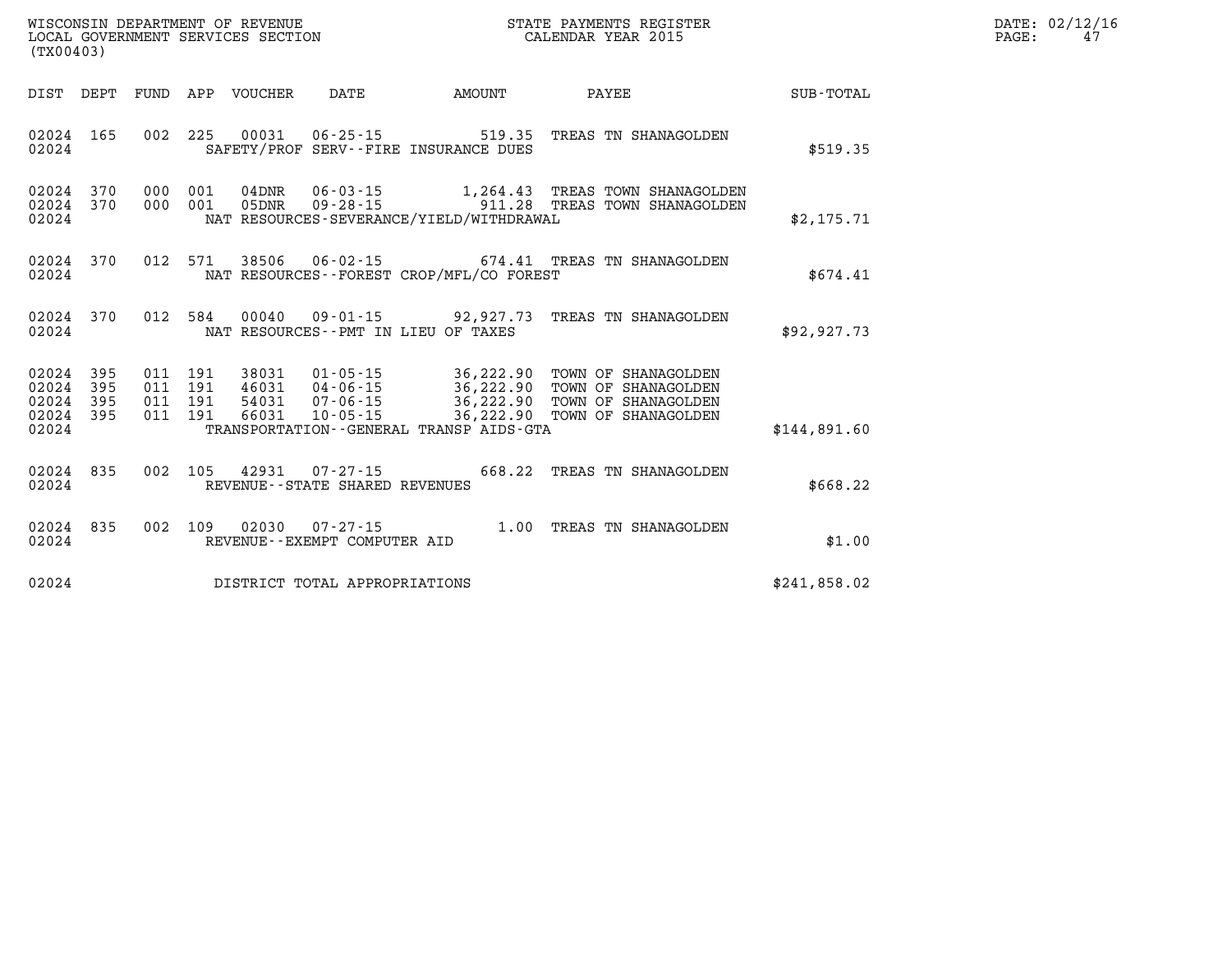| WISCONSIN DEPARTMENT OF REVENUE   | STATE PAYMENTS REGISTER | DATE: | : 02/12/16 |
|-----------------------------------|-------------------------|-------|------------|
| LOCAL GOVERNMENT SERVICES SECTION | CALENDAR YEAR 2015      | PAGE. |            |

| $\begin{array}{ll}\n\text{LOCAL} & \text{GOVERIMENT} & \text{SERVICES} & \text{SECTION} \\ \text{CALENDAR} & \text{YEAR} & \text{2015}\n\end{array}$<br>(TX00403) |                                 |  |  |  |                                     |                                          |                                                                                                                                                                                                                              |              | PAGE: | 48 |
|-------------------------------------------------------------------------------------------------------------------------------------------------------------------|---------------------------------|--|--|--|-------------------------------------|------------------------------------------|------------------------------------------------------------------------------------------------------------------------------------------------------------------------------------------------------------------------------|--------------|-------|----|
|                                                                                                                                                                   |                                 |  |  |  |                                     |                                          | DIST DEPT FUND APP VOUCHER DATE AMOUNT PAYEE PATE SUB-TOTAL                                                                                                                                                                  |              |       |    |
| 02026                                                                                                                                                             | 02026 165                       |  |  |  |                                     | SAFETY/PROF SERV--FIRE INSURANCE DUES    | 002 225 00032 06-25-15 1,612.56 TREAS TN WHITE RIVER                                                                                                                                                                         | \$1,612.56   |       |    |
|                                                                                                                                                                   | 02026 370<br>02026 370<br>02026 |  |  |  |                                     | NAT RESOURCES-SEVERANCE/YIELD/WITHDRAWAL | 000 001 01DNR 04-09-15 29,616.49 TREAS TOWN WHITE RIVER<br>000 001 05DNR 09-28-15 29,616.80 TREAS TOWN WHITE RIVER                                                                                                           | \$30,493.29  |       |    |
|                                                                                                                                                                   |                                 |  |  |  |                                     |                                          | 02026 370 002 503 17283 01-12-15 1,181.13 TREAS TN WHITE RIVER<br>275.80 TOWN SHARE                                                                                                                                          | \$1,181.13   |       |    |
| 02026                                                                                                                                                             | 02026 370                       |  |  |  |                                     | NAT RESOURCES--FOREST CROP/MFL/CO FOREST | 012 571 38507 06-02-15 749.46 TREAS TN WHITE RIVER                                                                                                                                                                           | \$749.46     |       |    |
| 02026                                                                                                                                                             |                                 |  |  |  |                                     | NAT RESOURCES--RU RECYCLING GRANT        | 02026 370 074 670 42260 05-29-15 3,354.41 TREAS TN WHITE RIVER                                                                                                                                                               | \$3,354.41   |       |    |
| 02026 395<br>02026<br>02026 395<br>02026                                                                                                                          | 395<br>02026 395                |  |  |  |                                     | TRANSPORTATION--GENERAL TRANSP AIDS-GTA  | 011 191 38032 01-05-15 31,081.23 TOWN OF WHITE RIVER<br>011 191 46032 04-06-15 31,081.23 TOWN OF WHITE RIVER<br>011 191 54032 07-06-15 31,081.23 TOWN OF WHITE RIVER<br>011 191 66032 10-05-15 31,081.23 TOWN OF WHITE RIVER | \$124,324.92 |       |    |
|                                                                                                                                                                   | 02026 835                       |  |  |  |                                     |                                          | 002 105 42932 07-27-15 8,049.92 TREAS TN WHITE RIVER                                                                                                                                                                         | \$8,049.92   |       |    |
|                                                                                                                                                                   |                                 |  |  |  |                                     |                                          | 02026 835 002 109 02031 07-27-15 71.00 TREAS TN WHITE RIVER 02026 REVENUE--EXEMPT COMPUTER AID                                                                                                                               | \$71.00      |       |    |
|                                                                                                                                                                   |                                 |  |  |  | 02026 DISTRICT TOTAL APPROPRIATIONS |                                          |                                                                                                                                                                                                                              | \$169,836.69 |       |    |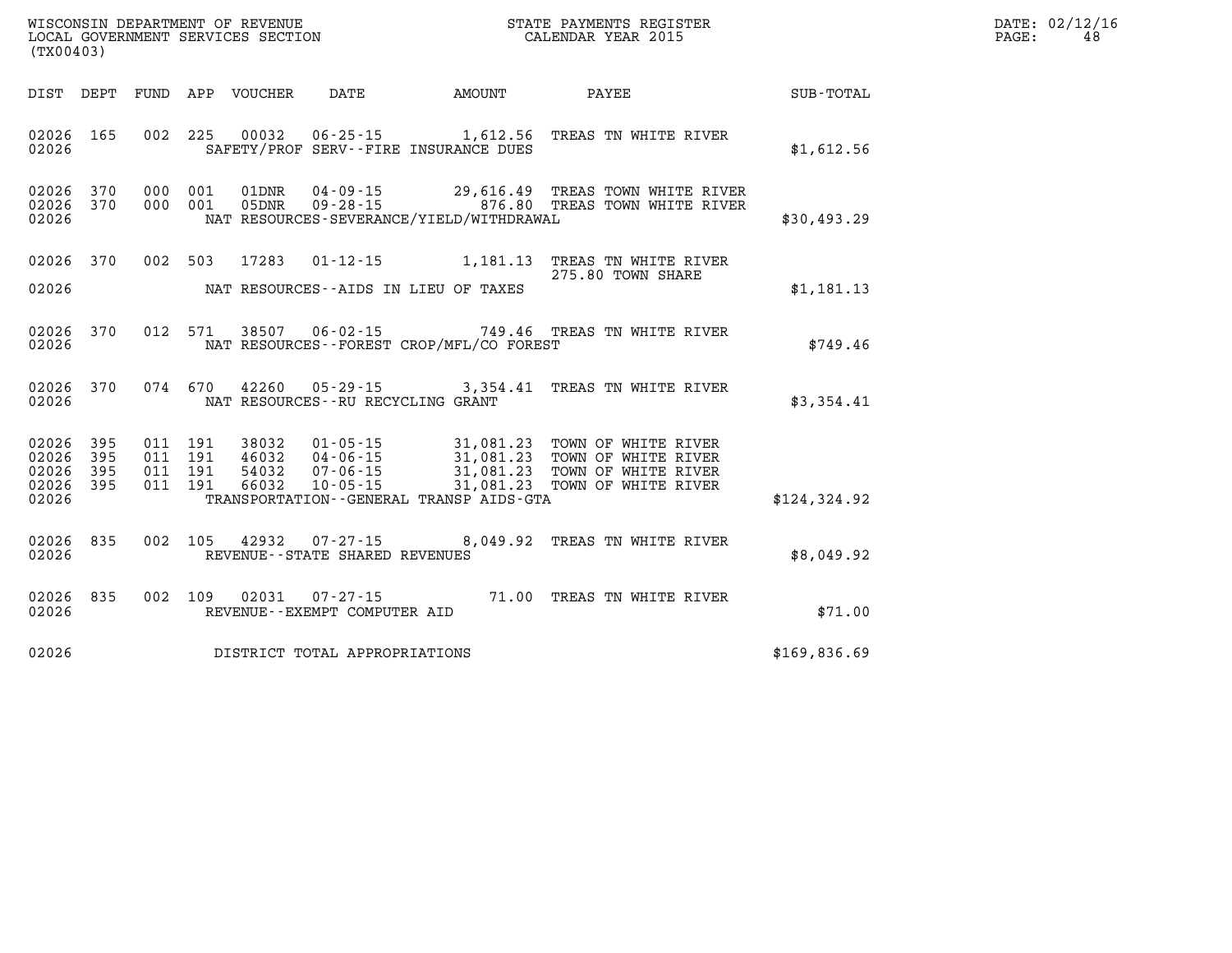| WISCONSIN DEPARTMENT OF REVENUE<br>LOCAL GOVERNMENT SERVICES SECTION<br>(TX00403) |                   |                               |         |                                 |                                   |                                              | STATE PAYMENTS REGISTER<br>CALENDAR YEAR 2015                                                                                                      |             | DATE: 02/12/16<br>PAGE:<br>49 |
|-----------------------------------------------------------------------------------|-------------------|-------------------------------|---------|---------------------------------|-----------------------------------|----------------------------------------------|----------------------------------------------------------------------------------------------------------------------------------------------------|-------------|-------------------------------|
|                                                                                   |                   |                               |         | DIST DEPT FUND APP VOUCHER DATE |                                   | <b>AMOUNT</b>                                | PAYEE                                                                                                                                              | SUB-TOTAL   |                               |
| 02106                                                                             |                   |                               |         |                                 |                                   | SAFETY/PROF SERV--FIRE INSURANCE DUES        | 02106 165 002 225 00033 06-25-15 722.90 TREAS VIL BUTTERNUT                                                                                        | \$722.90    |                               |
| 02106                                                                             | 02106 370         |                               |         |                                 |                                   | NAT RESOURCES - - FOREST CROP/MFL/CO FOREST  | 012 571 38508 06-02-15 6.85 TREAS VIL BUTTERNUT                                                                                                    | \$6.85      |                               |
| 02106                                                                             | 02106 370         |                               |         |                                 | NAT RESOURCES--RU RECYCLING GRANT |                                              | 074 670 42261 05-29-15 917.08 TREAS VIL BUTTERNUT                                                                                                  | \$917.08    |                               |
| 02106<br>02106<br>02106                                                           | 395<br>395<br>395 | 011 191<br>011 191<br>011 191 |         |                                 |                                   |                                              | 38033  01-05-15  3,797.41  VILLAGE OF BUTTERNUT<br>46033 04-06-15 3,797.41 VILLAGE OF BUTTERNUT<br>54033  07-06-15  3,797.41  VILLAGE OF BUTTERNUT |             |                               |
| 02106 395<br>02106                                                                |                   |                               | 011 191 |                                 |                                   | TRANSPORTATION - - GENERAL TRANSP AIDS - GTA | 66033 10-05-15 3,797.42 VILLAGE OF BUTTERNUT                                                                                                       | \$15,189.65 |                               |
| 02106                                                                             | 02106 835         |                               |         |                                 | REVENUE--STATE SHARED REVENUES    |                                              | 002 105 42933 07-27-15 21,362.92 TREAS VIL BUTTERNUT                                                                                               | \$21,362.92 |                               |
| 02106                                                                             | 02106 835         |                               |         |                                 | REVENUE--EXEMPT COMPUTER AID      |                                              | 002 109 02032 07-27-15 127.00 TREAS VIL BUTTERNUT                                                                                                  | \$127.00    |                               |
| 02106                                                                             |                   |                               |         |                                 | DISTRICT TOTAL APPROPRIATIONS     |                                              |                                                                                                                                                    | \$38,326.40 |                               |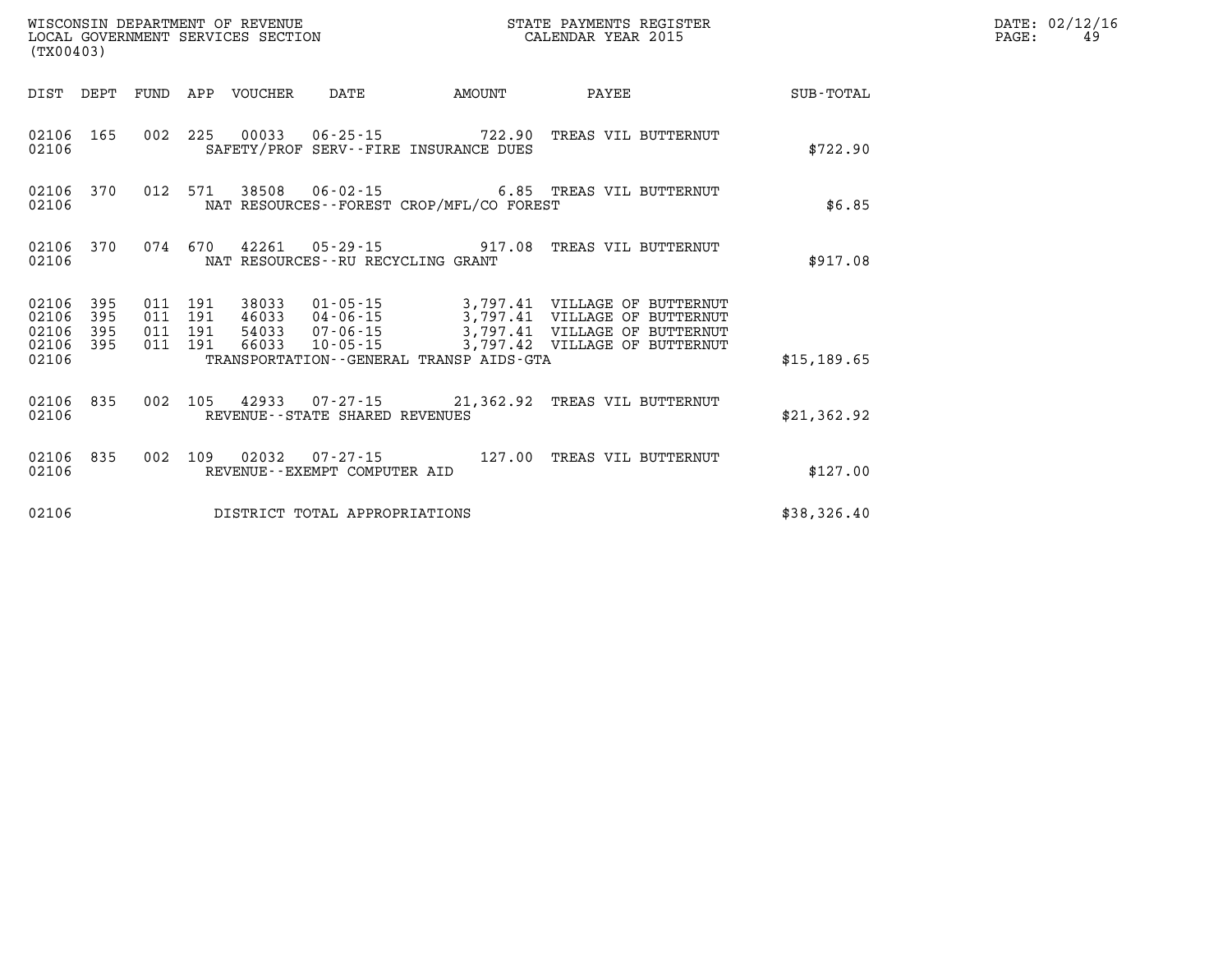| DATE: | 02/12/16 |
|-------|----------|
| PAGE: | 50       |

| (TX00403)                                                 |  |  |                    |                  |                                                                     |                                               |                                                                                                                                                                                                                                                                                                                                           |              | DATE: 02/12/1<br>PAGE:<br>50 |
|-----------------------------------------------------------|--|--|--------------------|------------------|---------------------------------------------------------------------|-----------------------------------------------|-------------------------------------------------------------------------------------------------------------------------------------------------------------------------------------------------------------------------------------------------------------------------------------------------------------------------------------------|--------------|------------------------------|
|                                                           |  |  |                    |                  |                                                                     |                                               |                                                                                                                                                                                                                                                                                                                                           |              |                              |
| 02201 165<br>02201                                        |  |  |                    |                  |                                                                     | SAFETY/PROF SERV--FIRE INSURANCE DUES         | 002 225 00034 06-25-15 15,886.10 TREAS CITY ASHLAND                                                                                                                                                                                                                                                                                       | \$15,886.10  |                              |
| 02201 370<br>02201                                        |  |  |                    |                  |                                                                     | NAT RESOURCES--FOREST CROP/MFL/CO FOREST      | 012 571 38509 06-02-15 9.80 TREAS CITY ASHLAND                                                                                                                                                                                                                                                                                            | \$9.80       |                              |
| 02201 370<br>02201                                        |  |  |                    |                  | NAT RESOURCES - - RU RECYCLING GRANT                                |                                               | 074 670 42262 05-29-15 56,573.87 TREAS CITY ASHLAND                                                                                                                                                                                                                                                                                       | \$56,573.87  |                              |
| 02201 395<br>02201 395<br>02201 395<br>02201 395<br>02201 |  |  |                    |                  |                                                                     | TRANSPORTATION--CONNECTING HIGHWAY AIDS       | 011 162 40001 01-05-15 21,592.28 CITY OF ASHLAND<br>011 162 48001 04-06-15 21,592.28 CITY OF ASHLAND<br>011 162 56001 07-06-15 21,592.28 CITY OF ASHLAND<br>011 162 68001 10-05-15 21,592.28 CITY OF ASHLAND                                                                                                                              | \$86,369.12  |                              |
| 02201 395<br>02201 395<br>02201 395<br>02201 395<br>02201 |  |  |                    |                  |                                                                     | TRANSPORTATION--GENERAL TRANSP AIDS-GTA       | $\begin{array}{cccc} 011 & 191 & 38034 & 01\cdot 05\cdot 15 & 139\,, 174\, .62 & \text{CITY OF ASHLAND} \\ 011 & 191 & 46034 & 04\cdot 06\cdot 15 & 139\,, 174\, .62 & \text{CITY OF ASHLAND} \\ 011 & 191 & 54034 & 07\cdot 06\cdot 15 & 139\,, 174\, .62 & \text{CITY OF ASHLAND} \\ 011 & 191 & 66034 & 10\cdot 05\cdot 15 & 139\,, 1$ | \$556,698.51 |                              |
| 02201 395<br>02201                                        |  |  |                    |                  |                                                                     | TRANSPORTATION - - ENHANCEMENT GRANTS - - FED | 011 286 46812 05-01-15 16,659.68 TREAS CITY ASHLAND                                                                                                                                                                                                                                                                                       | \$16,659.68  |                              |
| 02201 395<br>02201                                        |  |  |                    | TRANSPORTATION-- |                                                                     |                                               | 011 562 47890 05-18-15 1,281.84 CITY OF ASHLAND                                                                                                                                                                                                                                                                                           | \$1,281.84   |                              |
| 02201 435<br>02201                                        |  |  |                    |                  |                                                                     | HS--AMBULANCE FUNDING ASSISTANCE GRANTS       | 005 162 01DHS 09-17-15 5,729.54 ASHLAND FIRE DEPT                                                                                                                                                                                                                                                                                         | \$5,729.54   |                              |
| 02201 435<br>02201                                        |  |  |                    |                  |                                                                     | HS--PREPAID MEDICAL TRANSPORT REIMBURSE       | 005 163 01LGS 11-16-15 35,064.80 DHS PREPAID MEDICAL TRANSPORT                                                                                                                                                                                                                                                                            | \$35,064.80  |                              |
| 02201 835<br>02201                                        |  |  |                    |                  | REVENUE - - STATE SHARED REVENUES                                   |                                               | 002 105 42934 07-27-15 695,989.71 TREAS CITY ASHLAND                                                                                                                                                                                                                                                                                      | \$695,989.71 |                              |
| 02201 835<br>02201 835<br>02201                           |  |  | 002 109<br>002 109 | 02033<br>05003   | $07 - 27 - 15$<br>$07 - 27 - 15$<br>REVENUE - - EXEMPT COMPUTER AID |                                               | 22,704.00 TREAS CITY ASHLAND<br>7,848.00 TREAS CITY ASHLAND                                                                                                                                                                                                                                                                               | \$30,552.00  |                              |
| 02201 835                                                 |  |  | 002 501            | 00001            | $02 - 02 - 15$                                                      |                                               | 5,332.55 TREAS CITY ASHLAND                                                                                                                                                                                                                                                                                                               |              |                              |

**02201 DOA-PAYMENT FOR MUNICIPAL SERVICES AID \$5,332.55**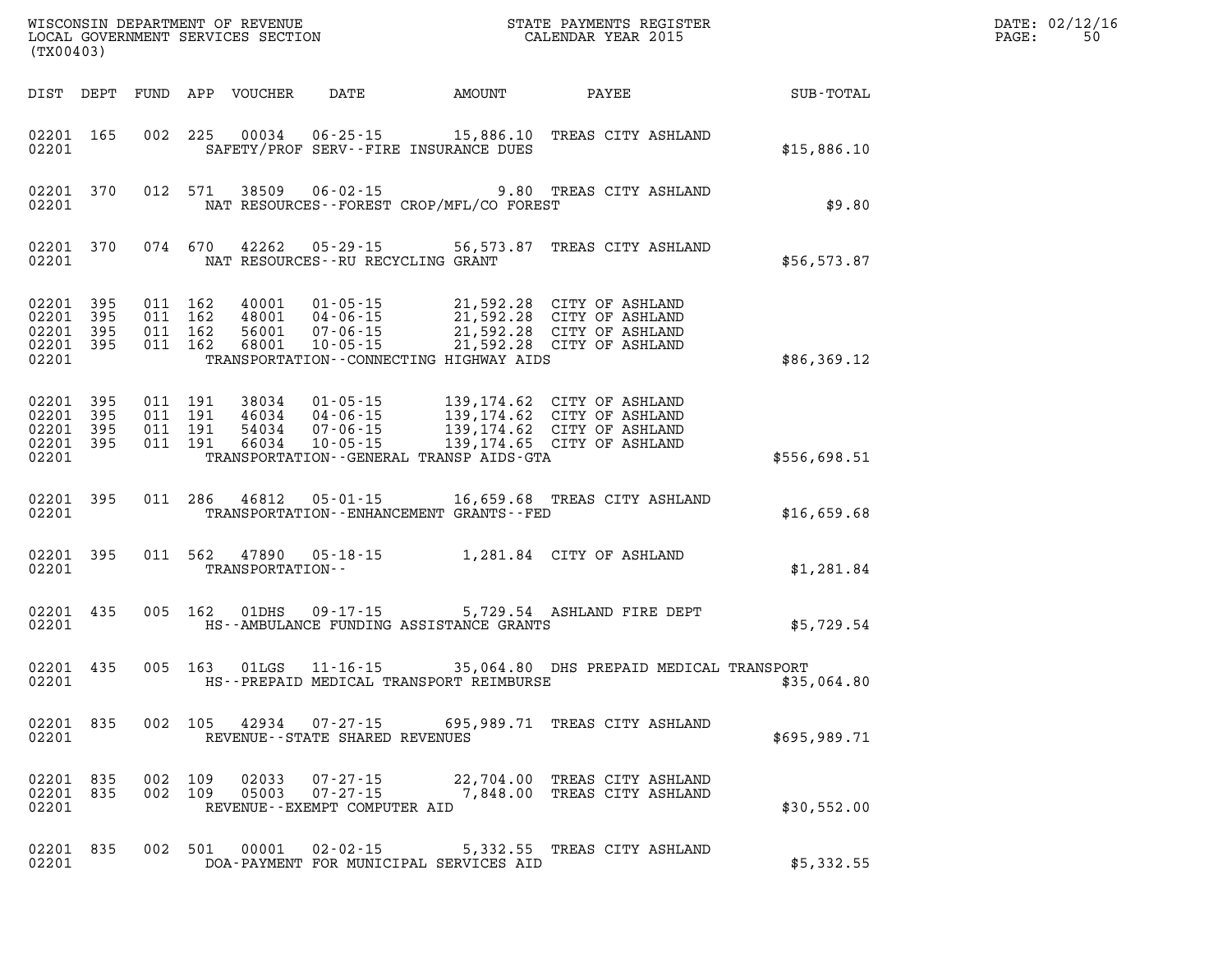| WISCONSIN DEPARTMENT OF REVENUE<br>LOCAL GOVERNMENT SERVICES SECTION<br>(TX00403) |      |      |     |                |                                                | STATE PAYMENTS REGISTER<br>CALENDAR YEAR 2015       |                    |  |                | DATE: 02/12/16<br>PAGE:<br>51 |
|-----------------------------------------------------------------------------------|------|------|-----|----------------|------------------------------------------------|-----------------------------------------------------|--------------------|--|----------------|-------------------------------|
| DIST                                                                              | DEPT | FUND | APP | <b>VOUCHER</b> | DATE                                           | AMOUNT                                              | PAYEE              |  | SUB-TOTAL      |                               |
| 02201<br>02201                                                                    | 835  | 021  | 363 | 35489          | $03 - 23 - 15$<br>REVENUE - - LOTTERY CREDIT - | 9,720.12                                            | TREAS CITY ASHLAND |  | \$9,720.12     |                               |
| 02201<br>02201                                                                    | 855  | 011  | 461 | 01DOT          | 12-01-15                                       | $.00 \,$<br>REVENUE--RAIL TERMINAL TAX DISTRIBUTION | TREAS CITY ASHLAND |  | \$0.00         |                               |
| 02201                                                                             |      |      |     |                | DISTRICT TOTAL APPROPRIATIONS                  |                                                     |                    |  | \$1,515,867.64 |                               |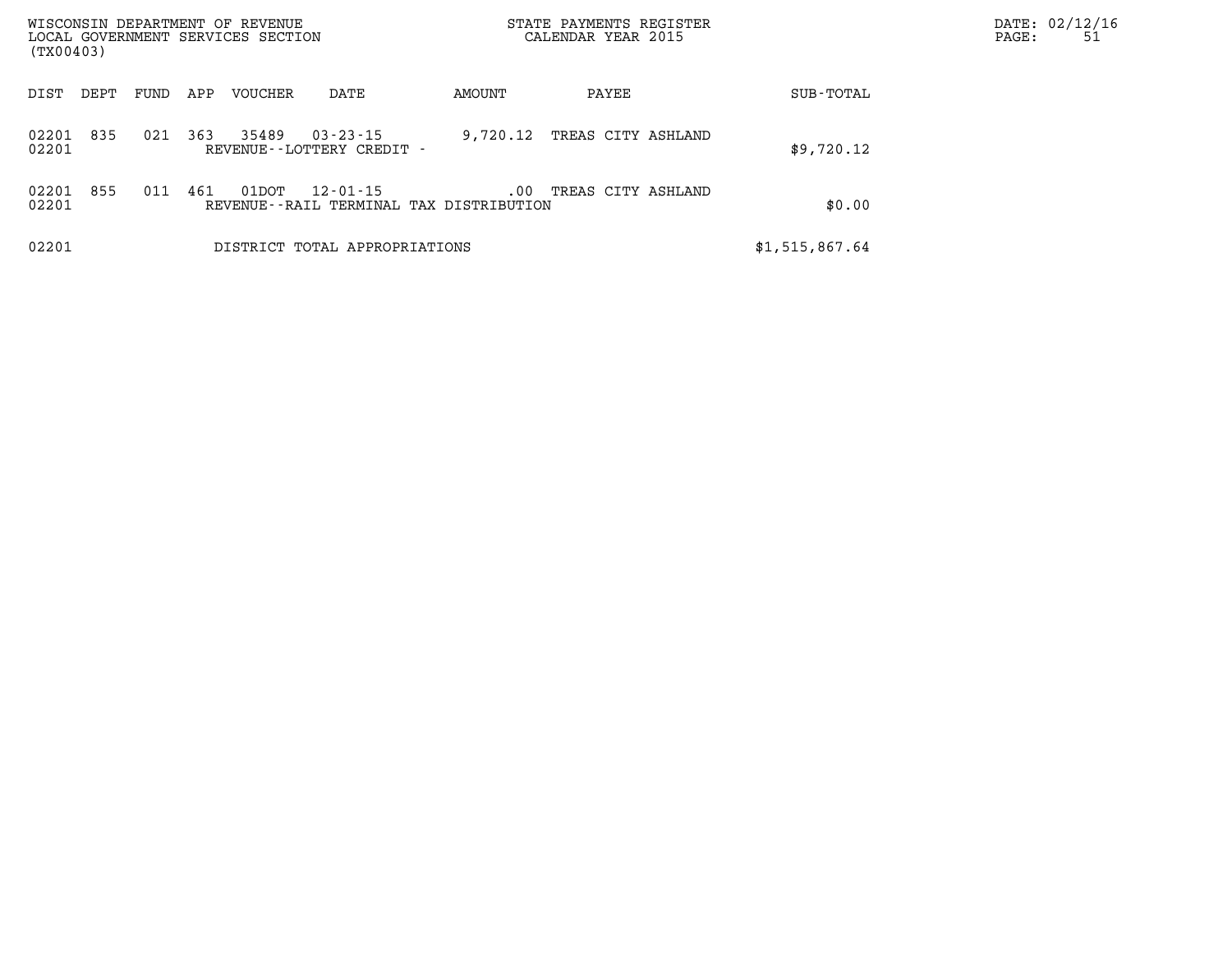| DATE: | 02/12/16 |
|-------|----------|
| PAGE: | 52.      |

| (TX00403)               |            |            | WISCONSIN DEPARTMENT OF REVENUE<br>LOCAL GOVERNMENT SERVICES SECTION |                                                            |                                         | STATE PAYMENTS REGISTER<br>CALENDAR YEAR 2015        |              |
|-------------------------|------------|------------|----------------------------------------------------------------------|------------------------------------------------------------|-----------------------------------------|------------------------------------------------------|--------------|
| DIST                    | DEPT       | FUND       | APP VOUCHER DATE                                                     |                                                            | <b>AMOUNT</b>                           | PAYEE                                                | SUB-TOTAL    |
| 02251<br>02251          | 165        | 002        | 225<br>00035                                                         | SAFETY/PROF SERV--FIRE INSURANCE DUES                      | $06 - 25 - 15$ 970.79                   | TREAS CITY MELLEN                                    | \$970.79     |
| 02251                   | 370        | 002        | 503<br>17284                                                         | $01 - 12 - 15$                                             | 209.58                                  | TREAS CITY MELLEN<br>69.84 TOWN SHARE                |              |
| 02251                   |            |            |                                                                      | NAT RESOURCES--AIDS IN LIEU OF TAXES                       |                                         |                                                      | \$209.58     |
| 02251<br>02251          | 395<br>395 | 011<br>011 | 191<br>38035<br>191<br>46035                                         | $01 - 05 - 15$<br>$04 - 06 - 15$                           |                                         | 11,712.54 CITY OF MELLEN<br>11,712.54 CITY OF MELLEN |              |
| 02251<br>02251          | 395<br>395 | 011<br>011 | 191<br>54035<br>191<br>66035                                         | $07 - 06 - 15$<br>$10 - 05 - 15$                           |                                         | 11,712.54 CITY OF MELLEN<br>11,712.57 CITY OF MELLEN |              |
| 02251                   |            |            |                                                                      |                                                            | TRANSPORTATION--GENERAL TRANSP AIDS-GTA |                                                      | \$46,850.19  |
| 02251<br>02251          | 435        | 005        | 163<br>01LGS                                                         |                                                            | HS--PREPAID MEDICAL TRANSPORT REIMBURSE | 11-16-15 2,897.92 DHS PREPAID MEDICAL TRANSPORT      | \$2,897.92   |
| 02251<br>02251          | 455        | 002        | 231<br>16                                                            | $04 - 20 - 15$<br>JUSTICE - - LAW ENFORCEMENT TRAINING     | 800.00                                  | TREAS CITY MELLEN                                    | \$800.00     |
| 02251<br>02251          | 835        | 002        |                                                                      | REVENUE - - STATE SHARED REVENUES                          |                                         | 105 42935 07-27-15 66,759.09 TREAS CITY MELLEN       | \$66,759.09  |
| 02251<br>02251<br>02251 | 835<br>835 | 002<br>002 | 109<br>02034<br>109<br>05004                                         | 07-27-15<br>$07 - 27 - 15$<br>REVENUE--EXEMPT COMPUTER AID | 405.00<br>396.00                        | TREAS CITY MELLEN<br>TREAS CITY MELLEN               | \$801.00     |
| 02251<br>02251          | 835        | 021        | 363                                                                  | 35490 03-23-15<br>REVENUE--LOTTERY CREDIT -                |                                         | 791.88 TREAS CITY MELLEN                             | \$791.88     |
| 02251                   |            |            | DISTRICT TOTAL APPROPRIATIONS                                        |                                                            |                                         |                                                      | \$120,080.45 |